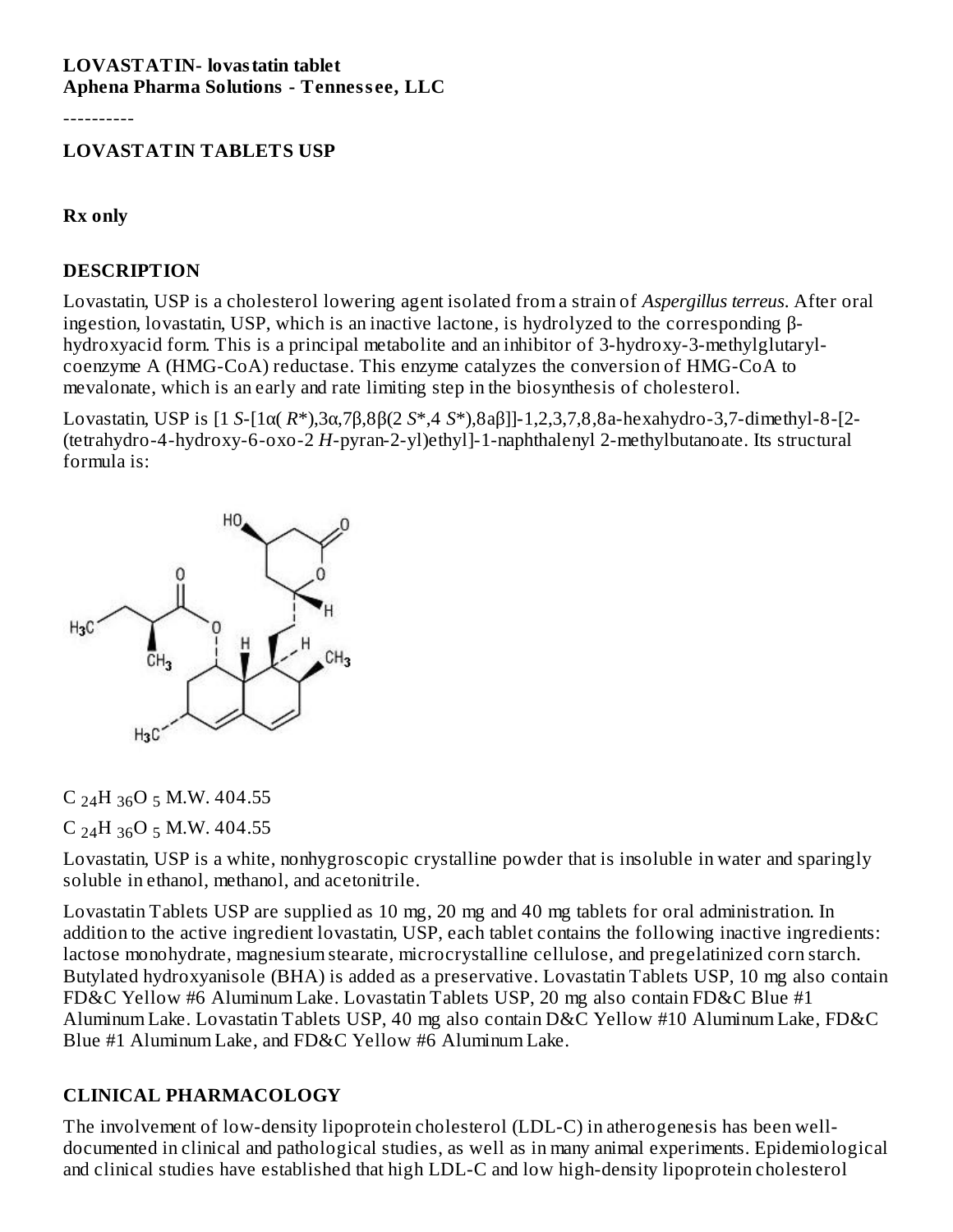(HDL-C) are both associated with coronary heart disease. However, the risk of developing coronary heart disease is continuous and graded over the range of cholesterol levels and many coronary events do occur in patients with total cholesterol (total-C) and LDL-C in the lower end of this range.

Lovastatin has been shown to reduce elevated LDL-C concentrations. LDL is formed from very lowdensity lipoprotein (VLDL) and is catabolized predominantly by the high affinity LDL receptor. The mechanism of the LDL-lowering effect of lovastatin may involve both reduction of VLDL-C concentration, and induction of the LDL receptor, leading to reduced production and **/**or increased catabolism of LDL-C. Apolipoprotein B also falls during treatment with lovastatin.

Lovastatin is a specific inhibitor of HMG-CoA reductase, the enzyme which catalyzes the conversion of HMG-CoA to mevalonate. The conversion of HMG-CoA to mevalonate is an early step in the biosynthetic pathway for cholesterol.

#### *Pharmacokinetics*

Lovastatin is a lactone which is readily hydrolyzed *in vivo* to the corresponding β-hydroxyacid, a strong inhibitor of HMG-CoA reductase. Inhibition of HMG-CoA reductase is the basis for an assay in pharmacokinetic studies of the β-hydroxyacid metabolites (active inhibitors) and, following base hydrolysis, active plus latent inhibitors (total inhibitors) in plasma following administration of lovastatin.

Following an oral dose of  $\rm ^{14}C$ -labeled lovastatin in man, 10% of the dose was excreted in urine and 83% in feces. The latter represents absorbed drug equivalents excreted in bile, as well as any unabsorbed drug. Plasma concentrations of total radioactivity (lovastatin plus  $^{14}$ C-metabolites) peaked at 2 hours and declined rapidly to about 10% of peak by 24 hours postdose. Absorption of lovastatin, estimated relative to an intravenous reference dose, in each of four animal species tested, averaged about 30% of an oral dose. In animal studies, after oral dosing, lovastatin had high selectivity for the liver, where it achieved substantially higher concentrations than in non-target tissues. Lovastatin undergoes extensive first-pass extraction in the liver, its primary site of action, with subsequent excretion of drug equivalents in the bile. As a consequence of extensive hepatic extraction of lovastatin, the availability of drug to the general circulation is low and variable. In a single dose study in four hypercholesterolemic patients, it was estimated that less than 5% of an oral dose of lovastatin reaches the general circulation as active inhibitors. Following administration of lovastatin tablets the coefficient of variation, based on between-subject variability, was approximately 40% for the area under the curve (AUC) of total inhibitory activity in the general circulation.

Both lovastatin and its β-hydroxyacid metabolite are highly bound (> 95%) to human plasma proteins. Animal studies demonstrated that lovastatin crosses the blood-brain and placental barriers.

The major active metabolites present in human plasma are the β-hydroxyacid of lovastatin, its 6′ hydroxy derivative, and two additional metabolites. Peak plasma concentrations of both active and total inhibitors were attained within 2 to 4 hours of dose administration. While the recommended therapeutic dose range is 10 to 80 mg **/**day, linearity of inhibitory activity in the general circulation was established by a single dose study employing lovastatin tablet dosages from 60 to as high as 120 mg. With a once-aday dosing regimen, plasma concentrations of total inhibitors over a dosing interval achieved a steady state between the second and third days of therapy and were about 1.5 times those following a single dose. When lovastatin was given under fasting conditions, plasma concentrations of total inhibitors were on average about two-thirds those found when lovastatin was administered immediately after a standard test meal.

In a study of patients with severe renal insufficiency (creatinine clearance 10 to 30 mL/min), the plasma concentrations of total inhibitors after a single dose of lovastatin were approximately two-fold higher than those in healthy volunteers.

In a study including 16 elderly patients between 70 to 78 years of age who received lovastatin 80 mg/day, the mean plasma level of HMG-CoA reductase inhibitory activity was increased approximately 45% compared with 18 patients between 18 to 30 years of age (see **PRECAUTIONS**, **Geriatric Us e**).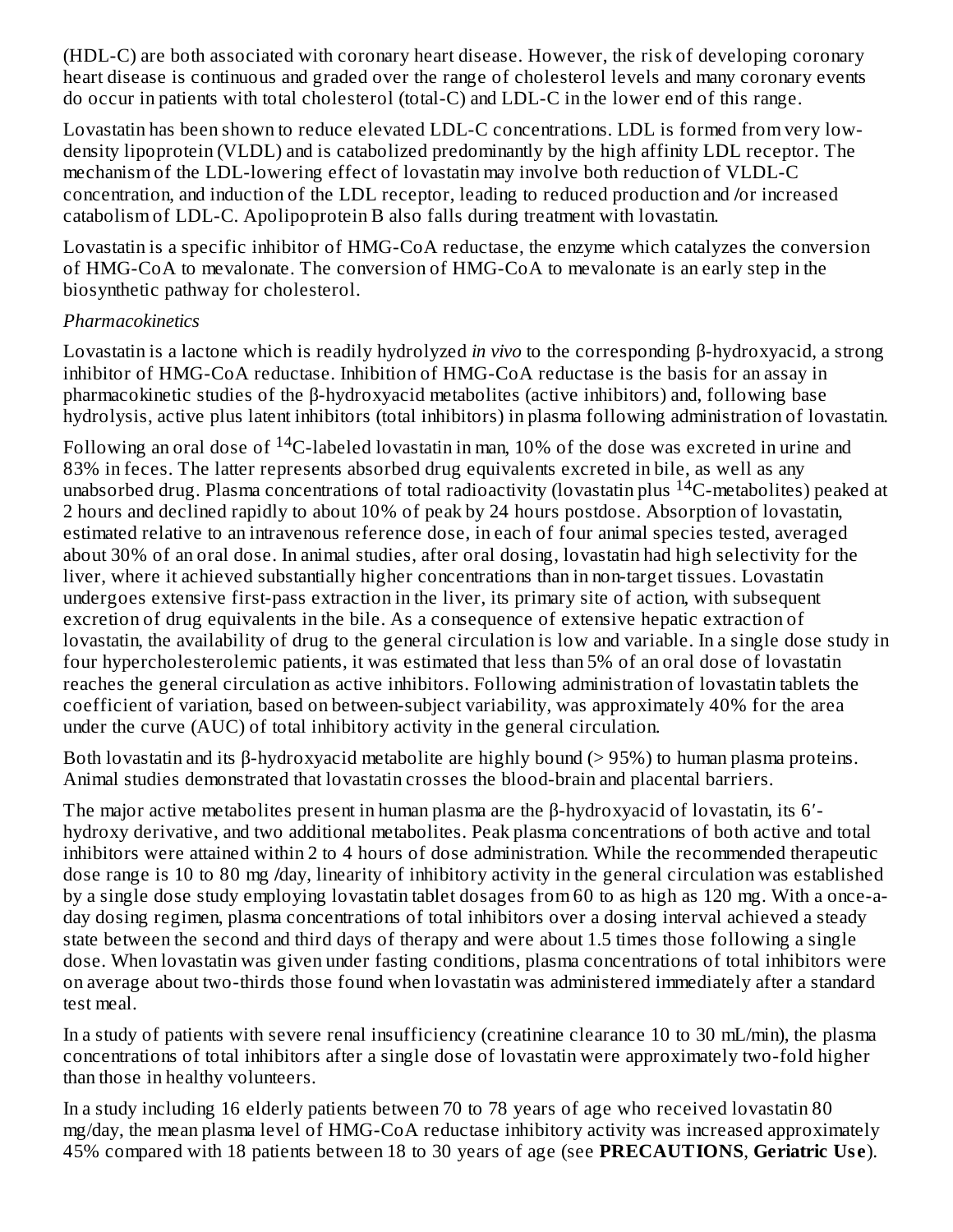Although the mechanism is not fully understood, cyclosporine has been shown to increase the AUC of HMG-CoA reductase inhibitors. The increase in AUC for lovastatin and lovastatin acid is presumably due, in part, to inhibition of CYP3A4.

The risk of myopathy is increased by high levels of HMG-CoA reductase inhibitory activity in plasma. Strong inhibitors of CYP3A4 can raise the plasma levels of HMG-CoA reductase inhibitory activity and increase the risk of myopathy (see **WARNINGS**, *Myopathy/Rhabdomyolysis* and **PRECAUTIONS**, **Drug Interactions**).

Lovastatin is a substrate for cytochrome P450 isoform 3A4 (CYP3A4) (see **PRECAUTIONS**, **Drug Interactions**). Grapefruit juice contains one or more components that inhibit CYP3A4 and can increase the plasma concentrations of drugs metabolized by CYP3A4. In one study <sup>1</sup>, 10 subjects consumed 200 mL of double-strength grapefruit juice (one can of frozen concentrate diluted with one rather than 3 cans of water) three times daily for 2 days and an additional 200 mL double-strength grapefruit juice together with and 30 and 90 minutes following a single dose of 80 mg lovastatin on the third day. This regimen of grapefruit juice resulted in a mean increase in the serum concentration of lovastatin and its βhydroxyacid metabolite (as measured by the area under the concentration-time curve) of 15 fold and 5 fold, respectively [as measured using a chemical assay — high performance liquid chromatography]. In a second study, 15 subjects consumed one 8 oz glass of single-strength grapefruit juice (one can of frozen concentrate diluted with 3 cans of water) with breakfast for 3 consecutive days and a single dose of 40 mg lovastatin in the evening of the third day. This regimen of grapefruit juice resulted in a mean increase in the plasma concentration (as measured by the area under the concentration-time curve) of active and total HMG-CoA reductase inhibitory activity [using an enzyme inhibition assay both before (for active inhibitors) and after (for total inhibitors) base hydrolysis] of 1.34 fold and 1.36 fold, respectively, and of lovastatin and its β-hydroxyacid metabolite [measured using a chemical assay liquid chromatography/tandem mass spectrometry — different from that used in the first  $^1$  study] of 1.94 fold and 1.57 fold, respectively. The effect of amounts of grapefruit juice between those used in these two studies on lovastatin pharmacokinetics has not been studied.

 $1$  Kantola, T, et al., Clin Pharmacol Ther 1998; 63(4):397-402.

|                                            | Number of<br><b>Subjects</b> | Dosing of<br><b>Coadministered Drug</b><br>or Grapefruit Juice        | Dosing of<br>Lovas tatin |                        | <b>AUC Ratio<sup>*</sup></b> (with/without<br>coadministered drug) No<br>Effect $= 1.00$                                             |
|--------------------------------------------|------------------------------|-----------------------------------------------------------------------|--------------------------|------------------------|--------------------------------------------------------------------------------------------------------------------------------------|
|                                            |                              |                                                                       |                          | <b>Lovastatin</b>      | Lovas tatin acid $\dagger$                                                                                                           |
| Gemfibrozil                                | 11                           | 600 mg BID for 3 days                                                 | $40$ mg                  | 0.96                   | 2.80                                                                                                                                 |
| Itraconazole $\ddagger$                    | 12                           | 200 mg QD for 4 days                                                  | $40$ mg on Day           | $>$ 36 $\frac{5}{3}$   | 22                                                                                                                                   |
|                                            | 10                           | 100 mg QD for 4 days                                                  | 40 mg on Day             | $>$ 14.8 $\frac{8}{3}$ | 15.4                                                                                                                                 |
| Grapefruit Juice<br>$\P$ (high dose)       | 10                           | 200 mL of double-<br>strength $TID$ <sup>#</sup>                      | 80 mg single<br>dose     | 15.3                   | 5.0                                                                                                                                  |
| Grapefruit Juice<br>$\parallel$ (low dose) | 16                           | 8 oz (about 250 mL) of<br>single-strength $\frac{p}{q}$ for 4<br>days | 40 mg single<br>dose     | 1.94                   | 1.57                                                                                                                                 |
| Cyclosporine                               | 16                           | Not described <sup>ß</sup>                                            | 10 mg QD for<br>10 days  | 5 to 8 fold            | $ND$ <sup><math>\grave{a}</math></sup>                                                                                               |
|                                            | Number of<br><b>Subjects</b> | Dosing of<br><b>Coadministered Drug</b><br>or Grapefruit Juice        | Dosing of<br>Lovas tatin |                        | <b>AUC Ratio<sup>*</sup></b> (with/without<br>coadministered drug) No<br>Effect $= 1.00$<br><b>Total Lovastatin acid<sup>é</sup></b> |
| Diltiazem                                  | 10                           | 120 mg BID for 14 days                                                | $20 \text{ mg}$          |                        | 3.57 e                                                                                                                               |

|  | TABLE I: The Effect of Other Drugs on Lovastatin Exposure When Both Were Coadministered |  |
|--|-----------------------------------------------------------------------------------------|--|
|  |                                                                                         |  |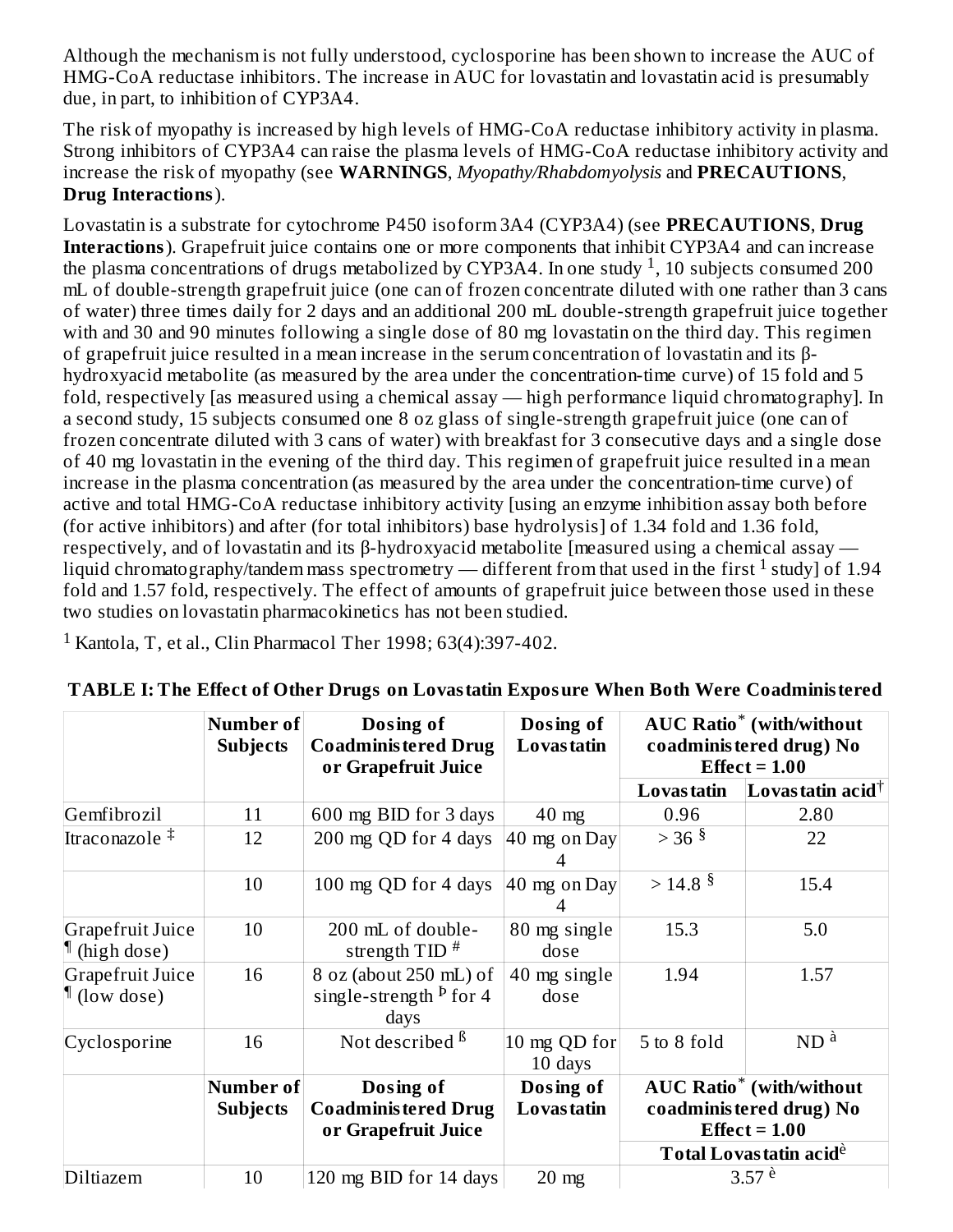- \* Results based on a chemical assay.
- $\dagger$  Lovastatin acid refers to the β-hydroxyacid of lovastatin.
- ‡ The mean total AUC of lovastatin without itraconazole phase could not be determined accurately. Results could be representative of strong CYP3A4 inhibitors such as ketoconazole, posaconazole, clarithromycin, telithromycin, HIV protease inhibitors, and nefazodone.
- § Estimated minimum change.
- ¶ The effect of amounts of grapefruit juice between those used in these two studies on lovastatin pharmacokinetics has not been studied.
- $^\#$  Double-strength: one can of frozen concentrate diluted with one can of water. Grapefruit juice was administered TID for 2 days, and 200 mL together with single dose lovastatin and 30 and 90 minutes following single dose lovastatin on Day 3.
- Þ Single-strength: one can of frozen concentrate diluted with 3 cans of water. Grapefruit juice was administered with breakfast for 3 days, and lovastatin was administered in the evening on Day 3.
- $^{\rm{B}}$  Cyclosporine-treated patients with psoriasis or post kidney or heart transplant patients with stable graft function, transplanted at least 9 months prior to study.
- à ND = Analyte not determined.
- <sup>è</sup> Lactone converted to acid by hydrolysis prior to analysis. Figure represents total unmetabolized acid and lactone.

#### **Clinical Studies in Adults**

Lovastatin has been shown to reduce total-C and LDL-C in heterozygous familial and non-familial forms of primary hypercholesterolemia and in mixed hyperlipidemia. A marked response was seen within 2 weeks, and the maximum therapeutic response occurred within 4 to 6 weeks. The response was maintained during continuation of therapy. Single daily doses given in the evening were more effective than the same dose given in the morning, perhaps because cholesterol is synthesized mainly at night.

In multicenter, double-blind studies in patients with familial or non-familial hypercholesterolemia, lovastatin, administered in doses ranging from 10 mg q.p.m. to 40 mg b.i.d., was compared to placebo. Lovastatin significantly decreased plasma total-C, LDL-C, total-C/HDL-C ratio and LDL-C/HDL-C ratio. In addition, lovastatin produced increases of variable magnitude in HDL-C, and modestly decreased VLDL-C and plasma TG (see **TABLES II** through **IV** for dose response results).

The results of a study in patients with primary hypercholesterolemia are presented in **TABLE II**.

| <b>DOSAGE</b>  | N  | TOTAL-C | LDL-C | $HDL-C$                  |       | LDL-C/HDL-C   TOTAL-C/HDL-C | TG.   |
|----------------|----|---------|-------|--------------------------|-------|-----------------------------|-------|
| Placebo        | 33 | $-2$    | $-1$  | $\overline{\phantom{a}}$ |       |                             | $+9$  |
| Lovastatin     |    |         |       |                          |       |                             |       |
| $10$ mg q.p.m. | 33 | $-16$   | $-21$ | $+5$                     | $-24$ | -19                         | $-10$ |
| $20$ mg q.p.m. | 33 | $-19$   | $-27$ | $+6$                     | $-30$ | $-23$                       | $+9$  |
| $10$ mg b.i.d. | 32 | $-19$   | $-28$ | $+8$                     | $-33$ | $-25$                       | $-7$  |
| $40$ mg q.p.m. | 33 | $-22$   | $-31$ | $+5$                     | $-33$ | $-25$                       | $-8$  |
| $20$ mg b.i.d. | 36 | $-24$   | $-32$ | $+2$                     | $-32$ | $-24$                       | $-6$  |

**TABLE II: Lovastatin vs. Placebo (Mean Percent Change from Bas eline After 6 Weeks)**

Lovastatin was compared to cholestyramine in a randomized open parallel study. The study was performed with patients with hypercholesterolemia who were at high risk of myocardial infarction. Summary results are presented in **TABLE III**.

**TABLE III: Lovastatin vs. Cholestyramine (Percent Change from Bas eline After 12 Weeks)**

| TREATMENT | N  TOTAL-C  LDL-C   HDL-C |        | LDL-   | $\sqrt{10}$ TOTAL- $\sqrt{10}$ | $\mid$ VLDL-C   |        |
|-----------|---------------------------|--------|--------|--------------------------------|-----------------|--------|
|           | (mean)                    | (mean) |        | $(mean)$   C/HDL-C   C/HDL-C   | $\mid$ (median) | (mean) |
|           |                           |        | (mean) | (mean)                         |                 |        |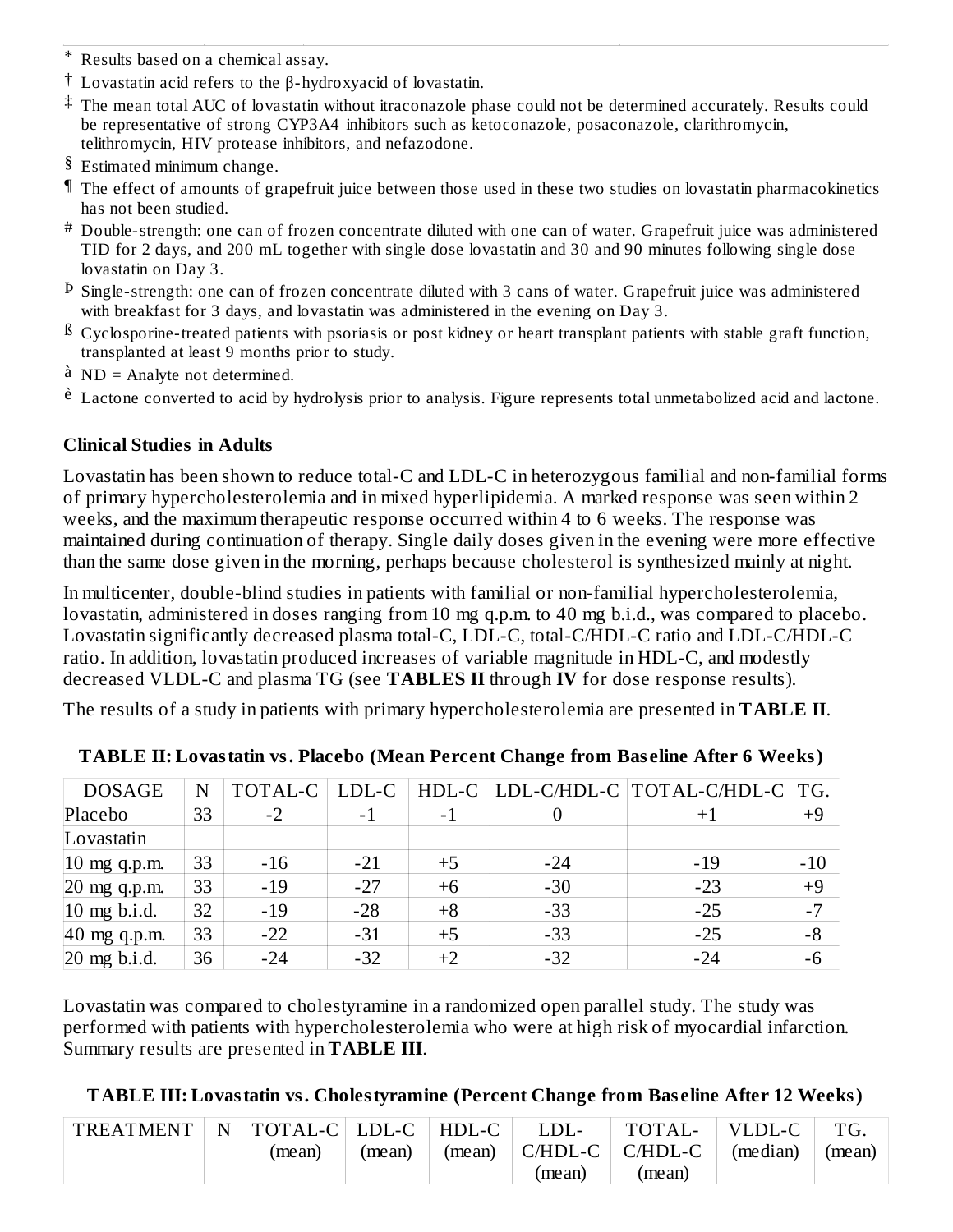| Lovastatin              |    |       |       |    |       |       |       |              |
|-------------------------|----|-------|-------|----|-------|-------|-------|--------------|
| $20$ mg b.i.d.          | 85 | $-27$ | $-32$ |    | $-36$ | $-31$ | $-34$ | $-2^{\circ}$ |
| $40$ mg b.i.d.          | 88 | $-34$ | $-42$ | +8 | -44   | $-37$ | $-31$ | $-27$        |
| Cholestyramine          |    |       |       |    |       |       |       |              |
| $ 12 \text{ g b.i.d.} $ | 88 | $-17$ | $-23$ | +8 | $-27$ | $-21$ |       |              |

Lovastatin was studied in controlled trials in hypercholesterolemic patients with well-controlled noninsulin dependent diabetes mellitus with normal renal function. The effect of lovastatin on lipids and lipoproteins and the safety profile of lovastatin were similar to that demonstrated in studies in nondiabetics. Lovastatin had no clinically important effect on glycemic control or on the dose requirement of oral hypoglycemic agents.

Expanded Clinical Evaluation of Lovastatin (EXCEL) Study

Lovastatin was compared to placebo in 8,245 patients with hypercholesterolemia (total-C 240 to 300 mg/dL  $[6.2 \text{ mmol/L}$  to 7.6 mmol/L], LDL-C > 160 mg/dL  $[4.1 \text{ mmol/L}]$  in the randomized, double-blind, parallel, 48 week EXCEL study. All changes in the lipid measurements ( **TABLE IV**) in lovastatin treated patients were dose-related and significantly different from placebo ( $p \le 0.001$ ). These results were sustained throughout the study.

| TABLE IV: Lovastatin vs. Placebo (Percent Change from Baseline – Average Values Between |
|-----------------------------------------------------------------------------------------|
| <b>Weeks</b> 12 and 48)                                                                 |

| <b>DOSAGE</b>            | $N^*$ | TOTAL-C | LDL-C  | HDL-C  | LDL-C/HDL- | TOTAL-  | TG.      |
|--------------------------|-------|---------|--------|--------|------------|---------|----------|
|                          |       | (mean)  | (mean) | (mean) | $C$ (mean) | C/HDL-C | (median) |
|                          |       |         |        |        |            | (mean)  |          |
| Placebo                  | 1663  | $+0.7$  | $+0.4$ | $+2.0$ | $+0.2$     | $+0.6$  | $+4$     |
| Lovastatin               |       |         |        |        |            |         |          |
| $20$ mg q.p.m.           | 1642  | $-17$   | $-24$  | $+6.6$ | $-27$      | $-21$   | $-10$    |
| $ 40 \text{ mg q.p.m.} $ | 1645  | $-22$   | $-30$  | $+7.2$ | $-34$      | $-26$   | $-14$    |
| $20$ mg b.i.d.           | 1646  | $-24$   | $-34$  | $+8.6$ | $-38$      | $-29$   | $-16$    |
| $40$ mg b.i.d.           | 1649  | $-29$   | $-40$  | $+9.5$ | $-44$      | $-34$   | $-19$    |

\* Patients enrolled

# Air Force/Texas Coronary Atherosclerosis Prevention Study (AFCAPS/TexCAPS)

The Air Force/Texas Coronary Atherosclerosis Prevention Study (AFCAPS/TexCAPS), a doubleblind, randomized, placebo-controlled, primary prevention study, demonstrated that treatment with lovastatin decreased the rate of acute major coronary events (composite endpoint of myocardial infarction, unstable angina, and sudden cardiac death) compared with placebo during a median of 5.1 years of follow-up. Participants were middle-aged and elderly men (ages 45 to 73) and women (ages 55 to 73) without symptomatic cardiovascular disease with average to moderately elevated total-C and LDL-C, below average HDL-C, and who were at high risk based on elevated total-C/HDL-C. In addition to age, 63% of the participants had at least one other risk factor (baseline HDL-C < 35 mg/dL, hypertension, family history, smoking and diabetes).

AFCAPS/TexCAPS enrolled 6,605 participants (5,608 men, 997 women) based on the following lipid entry criteria: total-C range of 180 to 264 mg/dL, LDL-C range of 130 to 190 mg/dL, HDL-C of  $\leq 45$ mg/dL for men and  $\leq 47$  mg/dL for women, and TG of  $\leq 400$  mg/dL. Participants were treated with standard care, including diet, and either lovastatin 20 to 40 mg daily ( $n = 3,304$ ) or placebo ( $n = 3,301$ ). Approximately 50% of the participants treated with lovastatin were titrated to 40 mg daily when their LDL-C remained  $> 110$  mg/dL at the 20 mg starting dose.

Lovastatin reduced the risk of a first acute major coronary event, the primary efficacy endpoint, by 37%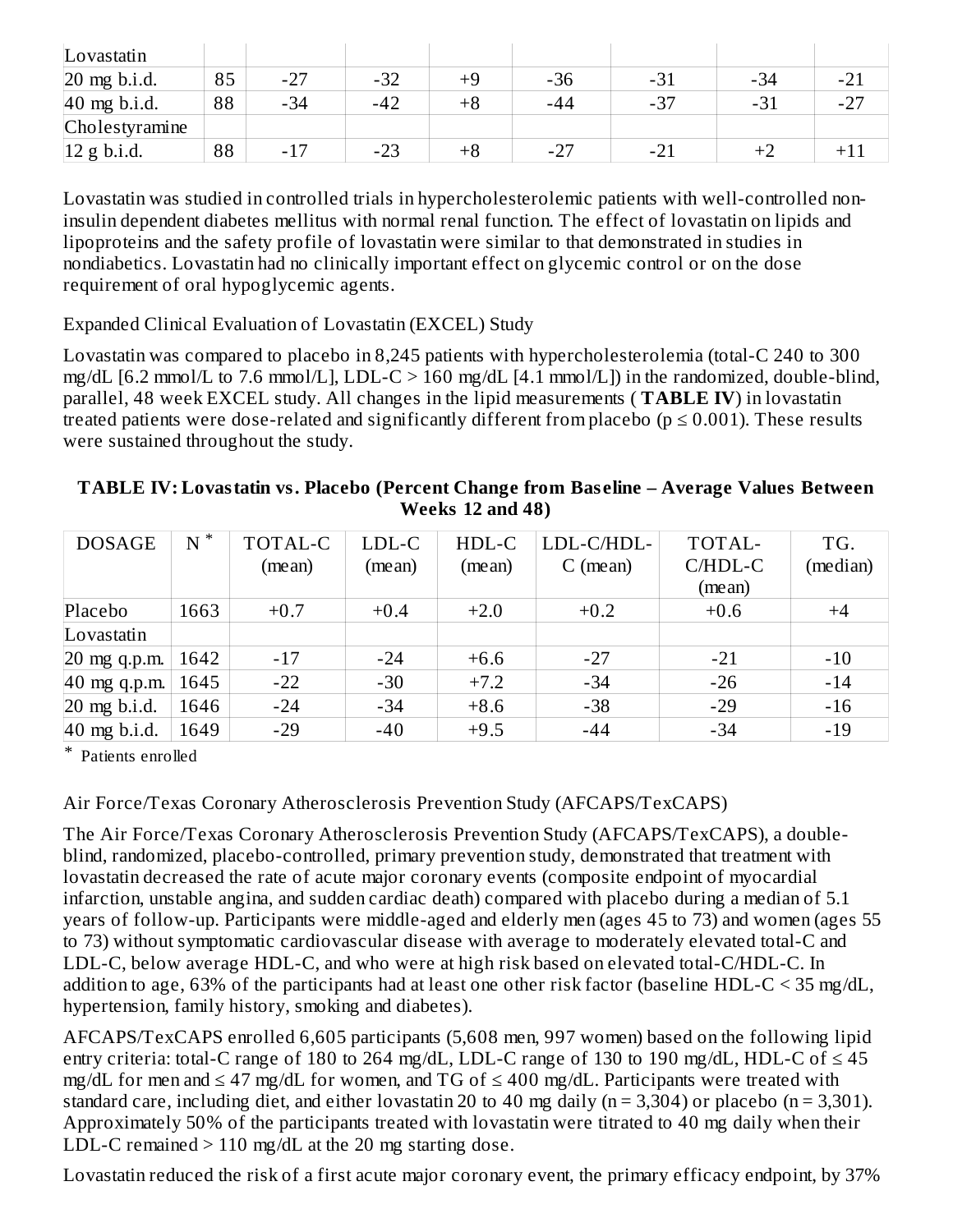(lovastatin 3.5%, placebo 5.5%; p < 0.001; **Figure 1**). A first acute major coronary event was defined as myocardial infarction (54 participants on lovastatin, 94 on placebo) or unstable angina (54 vs. 80) or sudden cardiac death (8 vs. 9). Furthermore, among the secondary endpoints, lovastatin reduced the risk of unstable angina by 32% (1.8 vs. 2.6%;  $p = 0.023$ ), of myocardial infarction by 40% (1.7 vs. 2.9%;  $p =$ 0.002), and of undergoing coronary revascularization procedures (e.g., coronary artery bypass grafting or percutaneous transluminal coronary angioplasty) by  $33\%$  (3.2 vs. 4.8%; p = 0.001). Trends in risk reduction associated with treatment with lovastatin were consistent across men and women, smokers and non-smokers, hypertensives and non-hypertensives, and older and younger participants. Participants with  $\geq$  2 risk factors had risk reductions (RR) in both acute major coronary events (RR 43%) and coronary revascularization procedures (RR 37%). Because there were too few events among those participants with age as their only risk factor in this study, the effect of lovastatin on outcomes could not be adequately assessed in this subgroup.



#### Atherosclerosis

In the Canadian Coronary Atherosclerosis Intervention Trial (CCAIT), the effect of therapy with lovastatin on coronary atherosclerosis was assessed by coronary angiography in hyperlipidemic patients. In the randomized, double-blind, controlled clinical trial, patients were treated with conventional measures (usually diet and 325 mg of aspirin every other day) and either lovastatin 20 to 80 mg daily or placebo. Angiograms were evaluated at baseline and at two years by computerized quantitative coronary angiography (QCA). Lovastatin significantly slowed the progression of lesions as measured by the mean change per patient in minimum lumen diameter (the primary endpoint) and percent diameter stenosis, and decreased the proportions of patients categorized with disease progression (33% vs. 50%) and with new lesions (16% vs. 32%).

In a similarly designed trial, the Monitored Atherosclerosis Regression Study (MARS), patients were treated with diet and either lovastatin 80 mg daily or placebo. No statistically significant difference between lovastatin and placebo was seen for the primary endpoint (mean change per patient in percent diameter stenosis of all lesions), or for most secondary QCA endpoints. Visual assessment by angiographers who formed a consensus opinion of overall angiographic change (Global Change Score) was also a secondary endpoint. By this endpoint, significant slowing of disease was seen, with regression in 23% of patients treated with lovastatin compared to 11% of placebo patients.

In the Familial Atherosclerosis Treatment Study (FATS), either lovastatin or niacin in combination with a bile acid sequestrant for 2.5 years in hyperlipidemic subjects significantly reduced the frequency of progression and increased the frequency of regression of coronary atherosclerotic lesions by QCA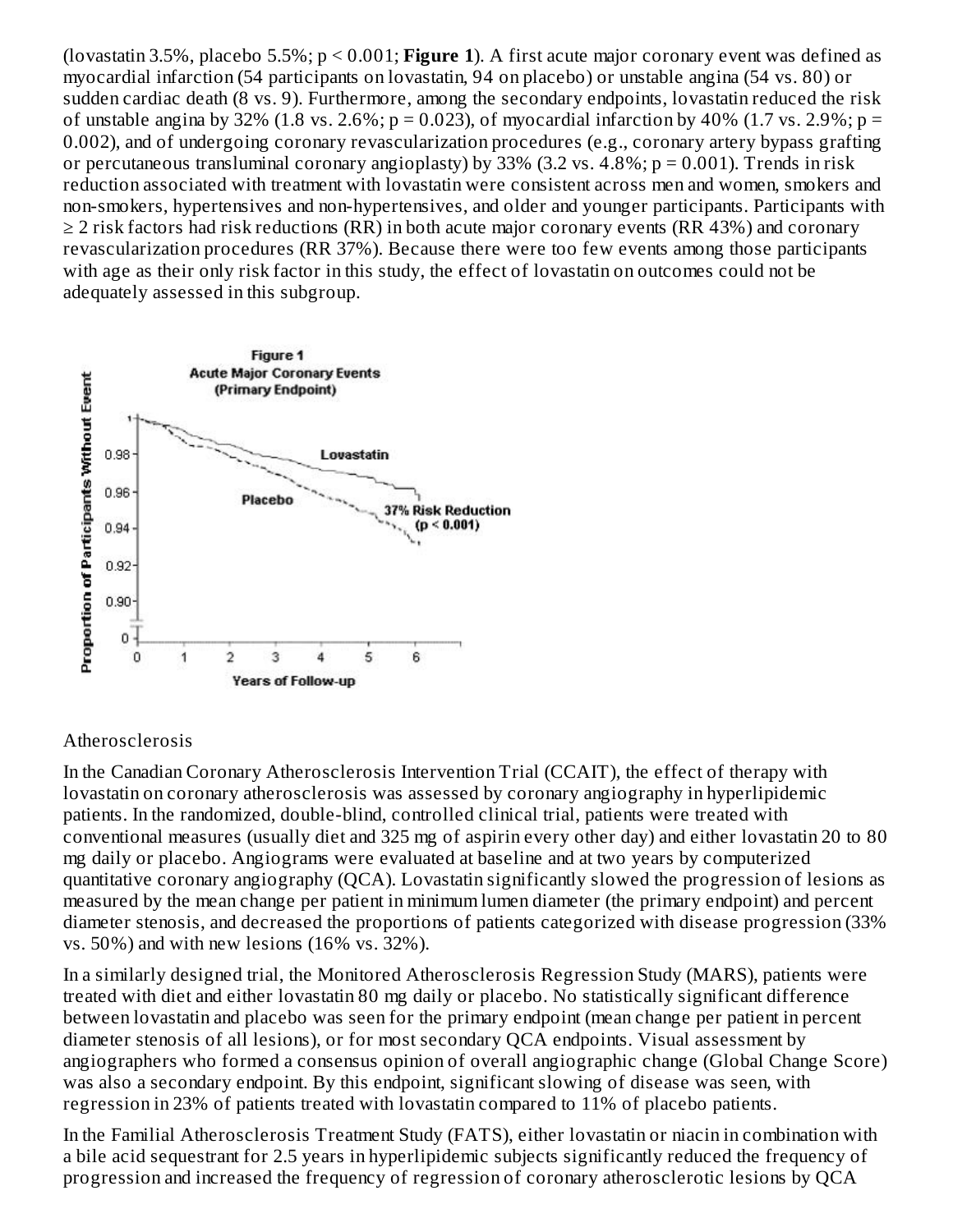compared to diet and, in some cases, low-dose resin.

The effect of lovastatin on the progression of atherosclerosis in the coronary arteries has been corroborated by similar findings in another vasculature. In the Asymptomatic Carotid Artery Progression Study (ACAPS), the effect of therapy with lovastatin on carotid atherosclerosis was assessed by B-mode ultrasonography in hyperlipidemic patients with early carotid lesions and without known coronary heart disease at baseline. In this double-blind, controlled clinical trial, 919 patients were randomized in a 2 x 2 factorial design to placebo, lovastatin 10 to 40 mg daily and/or warfarin. Ultrasonograms of the carotid walls were used to determine the change per patient from baseline to three years in mean maximum intimal-medial thickness (IMT) of 12 measured segments. There was a significant regression of carotid lesions in patients receiving lovastatin alone compared to those receiving placebo alone ( $p = 0.001$ ). The predictive value of changes in IMT for stroke has not yet been established. In the lovastatin group there was a significant reduction in the number of patients with major cardiovascular events relative to the placebo group (5 vs. 14) and a significant reduction in allcause mortality (1 vs. 8).

# Eye

There was a high prevalence of baseline lenticular opacities in the patient population included in the early clinical trials with lovastatin. During these trials the appearance of new opacities was noted in both the lovastatin and placebo groups. There was no clinically significant change in visual acuity in the patients who had new opacities reported nor was any patient, including those with opacities noted at baseline, discontinued from therapy because of a decrease in visual acuity.

A three-year, double-blind, placebo-controlled study in hypercholesterolemic patients to assess the effect of lovastatin on the human lens demonstrated that there were no clinically or statistically significant differences between the lovastatin and placebo groups in the incidence, type or progression of lenticular opacities. There are no controlled clinical data assessing the lens available for treatment beyond three years.

# **Clinical Studies in Adoles cent Patients**

Efficacy of Lovastatin in Adolescent Boys With Heterozygous Familial Hypercholesterolemia

In a double-blind, placebo-controlled study, 132 boys 10 to 17 years of age (mean age 12.7 yrs) with heterozygous familial hypercholesterolemia (heFH) were randomized to lovastatin (n = 67) or placebo  $(n = 65)$  for 48 weeks. Inclusion in the study required a baseline LDL-C level between 189 and 500 mg/dL and at least one parent with an LDL-C level > 189 mg/dL. The mean baseline LDL-C value was 253.1 mg/dL (range: 171 to 379 mg/dL) in the lovastatin group compared to 248.2 mg/dL (range: 158.5 to 413.5 mg/dL) in the placebo group. The dosage of lovastatin (once daily in the evening) was 10 mg for the first 8 weeks, 20 mg for the second 8 weeks, and 40 mg thereafter.

Lovastatin significantly decreased plasma levels of total-C, LDL-C and apolipoprotein B (see **TABLE V**).

| TABLE V: Lipid-Lowering Effects of Lovastatin in Adolescent Boys With Heterozygous    |
|---------------------------------------------------------------------------------------|
| <b>Familial Hypercholesterolemia (Mean Percent Change From Baseline at Week 48 in</b> |
| <b>Intention-to-Treat Population</b> )                                                |

| TABLE V: Lipid-Lowering Effects of Lovastatin in Adolescent Boys' with Heterozygous |
|-------------------------------------------------------------------------------------|
| Familial Hypercholes terolemia (Mean Percent Change From Baseline at Week 48 in     |
| <b>Intention-to-Treat Population</b> )                                              |
|                                                                                     |

| <b>DOSAGE</b> |    | Α       |                                 |                                               | $\ast$<br>$\mathbb{T}$<br>U. | Apolipoprotein B |
|---------------|----|---------|---------------------------------|-----------------------------------------------|------------------------------|------------------|
| Placebo       | 61 | -       | 1.4<br>$\overline{\phantom{0}}$ | ר ה<br>$\overline{\phantom{a}}$<br><u>_._</u> | $-1$                         | -4.4             |
| Lovastatin    | 64 | $-19.3$ | $-24.2$                         |                                               | $-1.0$                       | $\sim$           |

\* data presented as median percent changes

The mean achieved LDL-C value was 190.9 mg/dL (range: 108 to 336 mg/dL) in the lovastatin group compared to 244.8 mg/dL (range: 135 to 404 mg/dL) in the placebo group.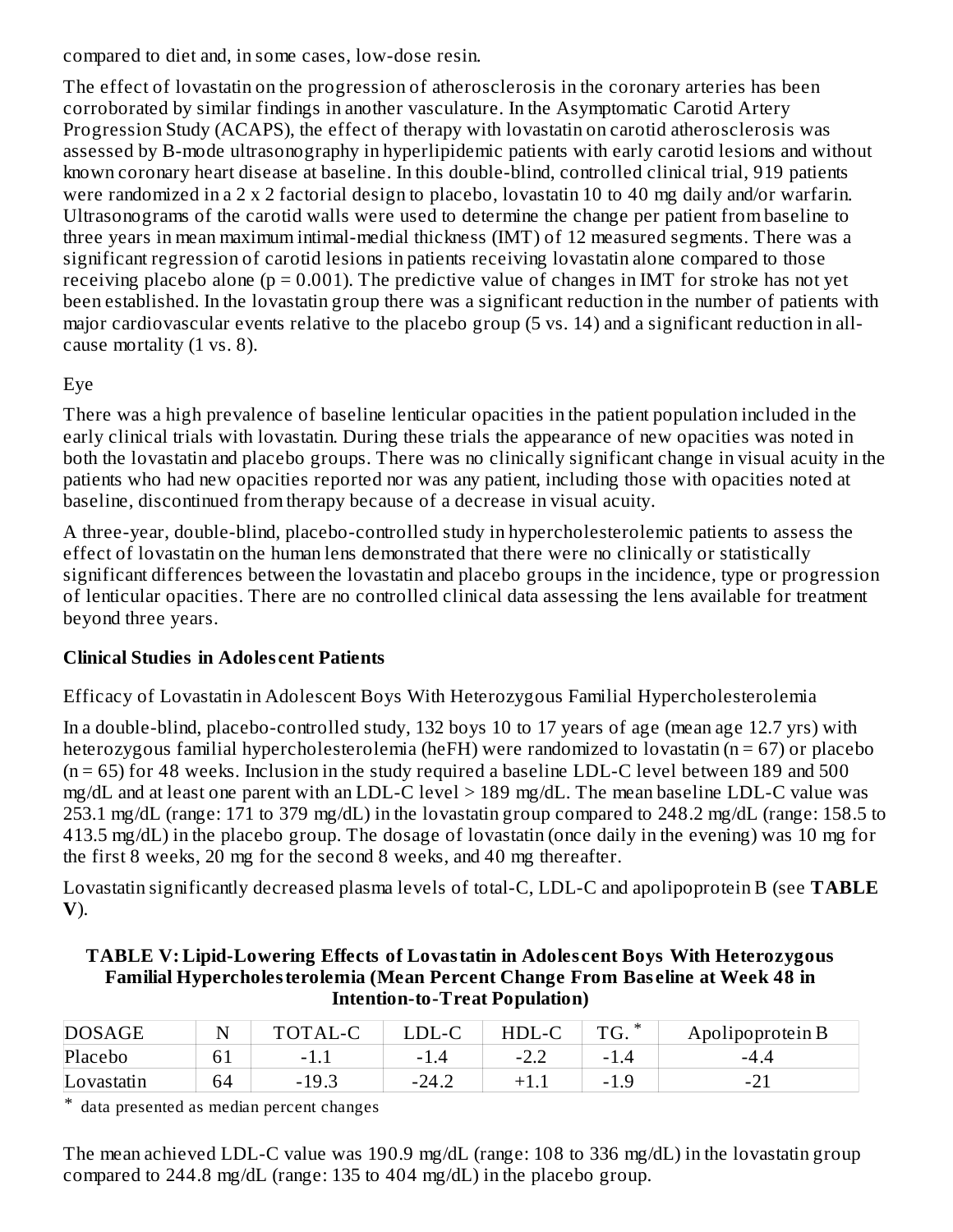Efficacy of Lovastatin in Post-Menarchal Girls With Heterozygous Familial Hypercholesterolemia

In a double-blind, placebo-controlled study, 54 girls 10 to 17 years of age who were at least 1 year post-menarche with heFH were randomized to lovastatin ( $n = 35$ ) or placebo ( $n = 19$ ) for 24 weeks. Inclusion in the study required a baseline LDL-C level of 160 to 400 mg/dL and a parental history of familial hypercholesterolemia. The mean baseline LDL-C value was 218.3 mg/dL (range: 136.3 to 363.7 mg/dL) in the lovastatin group compared to 198.8 mg/dL (range: 151.1 to 283.1 mg/dL) in the placebo group. The dosage of lovastatin (once daily in the evening) was 20 mg for the first 4 weeks, and 40 mg thereafter.

Lovastatin significantly decreased plasma levels of total-C, LDL-C, and apolipoprotein B (see **TABLE VI**).

#### **TABLE VI: Lipid-Lowering Effects of Lovastatin in Post-Menarchal Girls With Heterozygous Familial Hypercholesterolemia (Mean Percent Change From Bas eline at Week 24 in Intention-to-Treat Population)**

| <b>DOSAGE</b> |           | TOTAL-C | $\_DL-C$                    | $\sqrt{ }$<br>HDI.<br>∵.- U | ∗<br>$T^{\prime}$ | Apolipoprotein B |
|---------------|-----------|---------|-----------------------------|-----------------------------|-------------------|------------------|
| Placebo       | 18<br>⊥∪  | $+3.6$  | $\Box$ $\Box$<br>+2.5       | $+4.8$                      | - J.U             | $+6.4$           |
| Lovastatin    | חר<br>ں ں | $-22.4$ | $-29$ $^{\circ}$<br>ے. بے ا | -2.4                        | ד רר<br>-22       | -24.4            |

\* data presented as median percent changes

The mean achieved LDL-C value was 154.5 mg/dL (range: 82 to 286 mg/dL) in the lovastatin group compared to 203.5 mg/dL (range: 135 to 304 mg/dL) in the placebo group.

The safety and efficacy of doses above 40 mg daily have not been studied in children. The long-term efficacy of lovastatin therapy in childhood to reduce morbidity and mortality in adulthood has not been established.

# **INDICATIONS AND USAGE**

Therapy with Lovastatin Tablets USP should be a component of multiple risk factor intervention in those individuals with dyslipidemia at risk for atherosclerotic vascular disease. Lovastatin Tablets USP should be used in addition to a diet restricted in saturated fat and cholesterol as part of a treatment strategy to lower total-C and LDL-C to target levels when the response to diet and other nonpharmacological measures alone has been inadequate to reduce risk.

# **Primary Prevention of Coronary Heart Dis eas e**

In individuals without symptomatic cardiovascular disease, average to moderately elevated total-C and LDL-C, and below average HDL-C, Lovastatin Tablets USP are indicated to reduce the risk of:

- Myocardial infarction
- Unstable angina
- Coronary revascularization procedures

# (See **CLINICAL PHARMACOLOGY**, **Clinical Studies in Adults**.)

# **Coronary Heart Dis eas e**

Lovastatin Tablets USP are indicated to slow the progression of coronary atherosclerosis in patients with coronary heart disease as part of a treatment strategy to lower total-C and LDL-C to target levels.

# **Hypercholesterolemia**

Therapy with lipid-altering agents should be a component of multiple risk factor intervention in those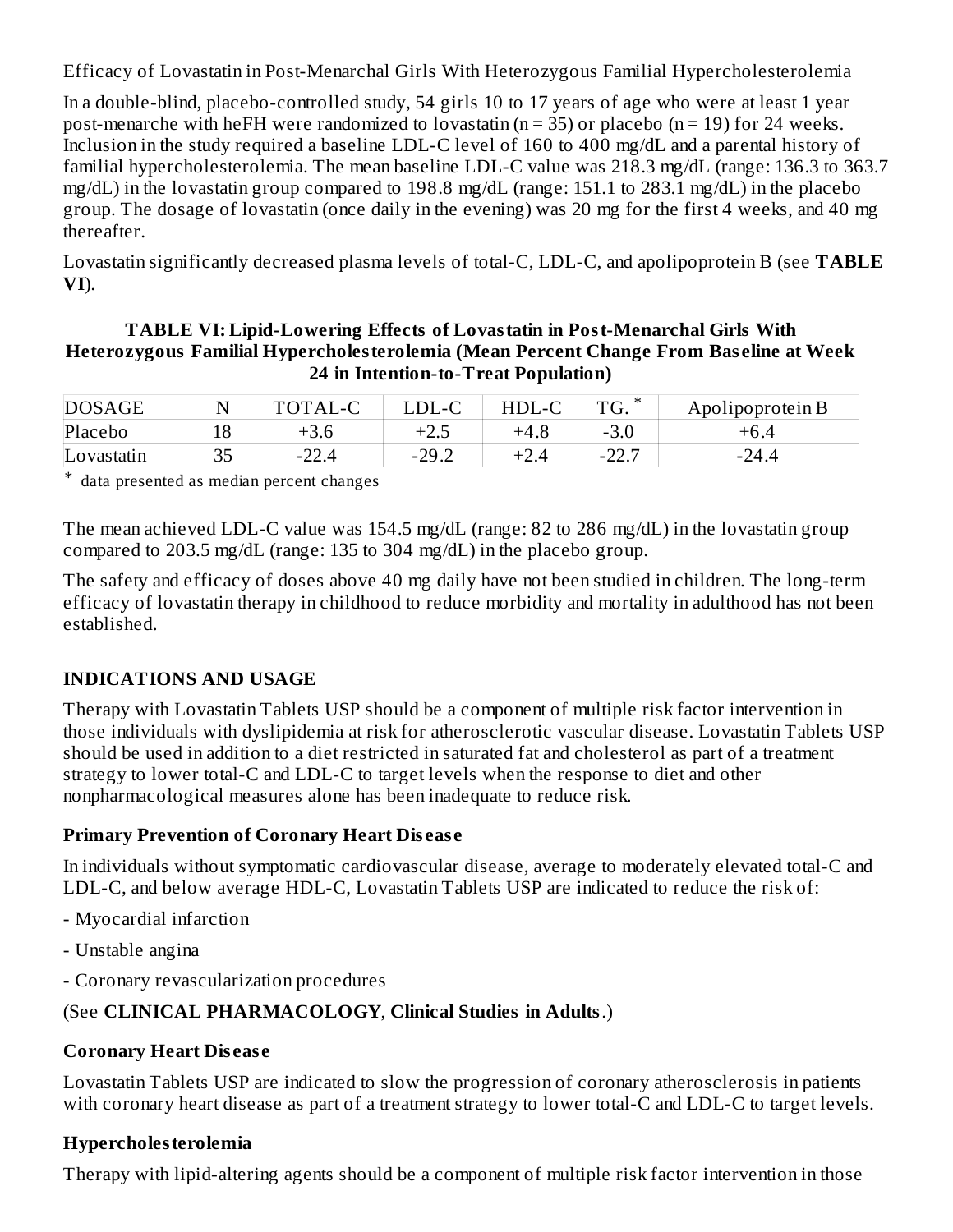individuals at significantly increased risk for atherosclerotic vascular disease due to hypercholesterolemia. Lovastatin Tablets USP are indicated as an adjunct to diet for the reduction of elevated total-C and LDL-C levels in patients with primary hypercholesterolemia (Types IIa and IIb<sup>2</sup>), when the response to diet restricted in saturated fat and cholesterol and to other nonpharmacological measures alone has been inadequate.

|                                           |                       |           | Lipid Elevations         |  |
|-------------------------------------------|-----------------------|-----------|--------------------------|--|
| <b>Type</b>                               | Lipoproteins elevated | major     | minor                    |  |
|                                           | chylomicrons          | <b>TG</b> | $\uparrow \rightarrow C$ |  |
| IIa                                       | LDL                   |           |                          |  |
| IIb                                       | LDL, VLDL             |           | <b>TG</b>                |  |
| $III$ (rare)                              | IDL                   | C/TG      |                          |  |
|                                           | <b>VLDL</b>           | <b>TG</b> | $\uparrow \rightarrow C$ |  |
| $V$ (rare)                                | chylomicrons, VLDL    | <b>TG</b> | $\uparrow \rightarrow C$ |  |
| $IDL = intermediate-density lipoprotein.$ |                       |           |                          |  |

#### **Adoles cent Patients With Heterozygous Familial Hypercholesterolemia**

Lovastatin Tablets USP are indicated as an adjunct to diet to reduce total-C, LDL-C and apolipoprotein B levels in adolescent boys and girls who are at least one year post-menarche, 10 to 17 years of age, with heFH if after an adequate trial of diet therapy the following findings are present:

- 1. LDL-C remains > 189 mg/dL or
- 2. LDL-C remains  $> 160$  mg/dL and:
- there is a positive family history of premature cardiovascular disease or
- two or more other CVD risk factors are present in the adolescent patient  $\bullet$

#### **General Recommendations**

Prior to initiating therapy with lovastatin, secondary causes for hypercholesterolemia (e.g., poorly controlled diabetes mellitus, hypothyroidism, nephrotic syndrome, dysproteinemias, obstructive liver disease, other drug therapy, alcoholism) should be excluded, and a lipid profile performed to measure total-C, HDL-C, and TG. For patients with TG less than 400 mg/dL (< 4.5 mmol/L), LDL-C can be estimated using the following equation:

LDL-C = total-C -  $[0.2 \times (TG) + HDL-C]$ 

For TG levels  $> 400$  mg/dL ( $> 4.5$  mmol/L), this equation is less accurate and LDL-C concentrations should be determined by ultracentrifugation. In hypertriglyceridemic patients, LDL-C may be low or normal despite elevated total-C. In such cases, Lovastatin Tablets USP are not indicated.

The National Cholesterol Education Program (NCEP) Treatment Guidelines are summarized below:

#### **NCEP Treatment Guidelines: LDL-C Goals and Cutpoints for Therapeutic Lifestyle Changes and Drug Therapy in Different Risk Categories**

| <b>Risk Category</b>          | <b>LDL</b> Goal | LDL Level at Which to Initiate | LDL Level at Which to             |
|-------------------------------|-----------------|--------------------------------|-----------------------------------|
|                               | (mg/dL)         | Therapeutic Lifestyle Changes  | Consider Drug Therapy             |
|                               |                 | (mg/dL)                        | (mg/dL)                           |
| CHD <sup>*</sup> or CHD risk  | $\leq 100$      | $\geq 100$                     | $\geq$ 130 (100 to 129: drug      |
| equivalents (10 year risk $>$ |                 |                                | optional) $^{\dagger}$            |
| $ 20\%$ )                     |                 |                                |                                   |
| $2+$ Risk factors (10 year)   | < 130           | $\geq 130$                     | 10 year risk 10 to $20\%$ : $\ge$ |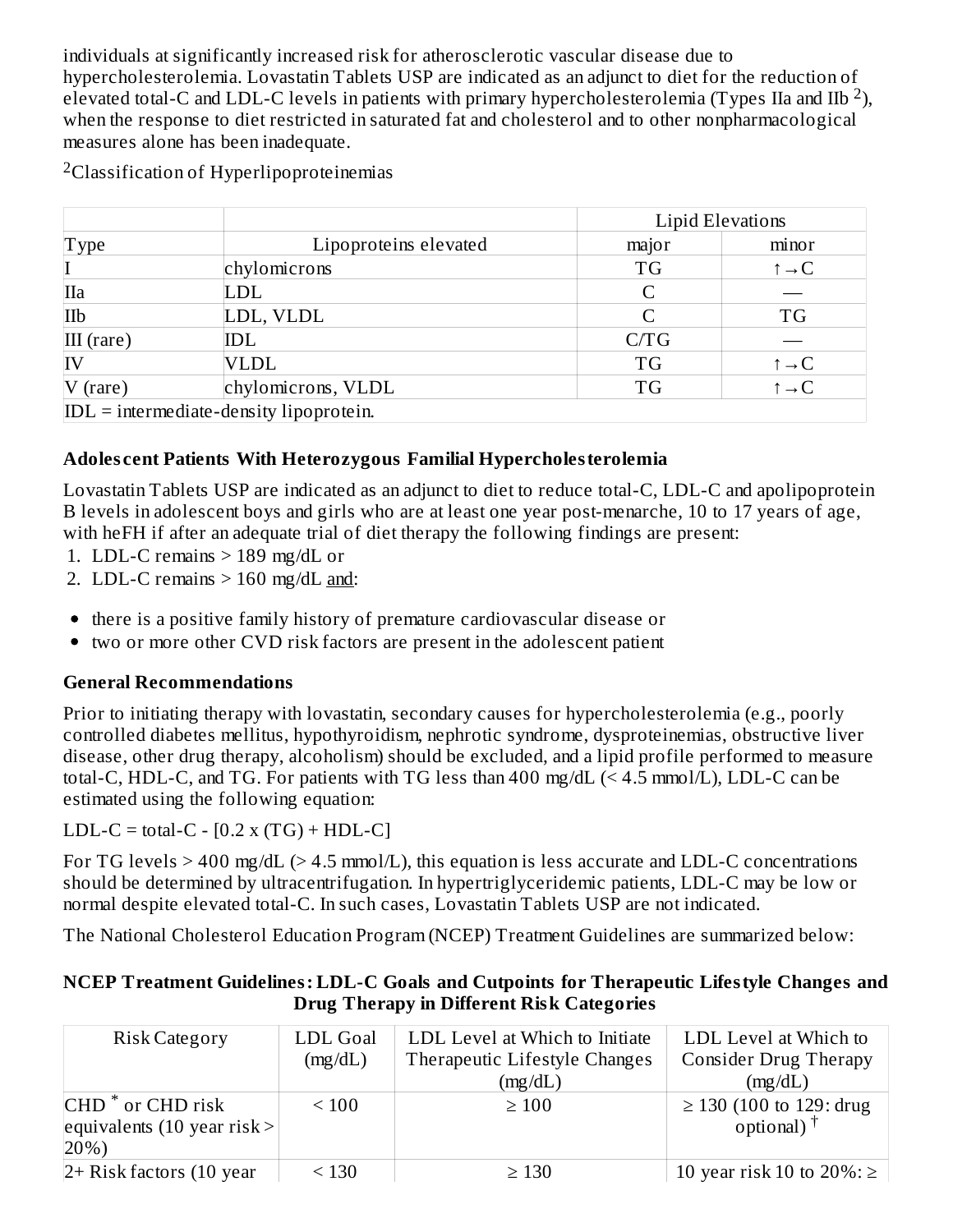| risk $\leq$ 20%)              |       |            | 130                                |
|-------------------------------|-------|------------|------------------------------------|
|                               |       |            | 10 year risk < $10\%$ : $\geq 160$ |
| 0 to 1 Risk factor $\ddagger$ | ፡ 160 | $\geq 160$ | $\geq$ 190 (160 to 189: LDL-       |
|                               |       |            | lowering drug optional)            |

\* CHD, coronary heart disease

- † Some authorities recommend use of LDL-lowering drugs in this category if an LDL-C level of < 100 mg/dL cannot be achieved by therapeutic lifestyle changes. Others prefer use of drugs that primarily modify triglycerides and HDL-C, e.g., nicotinic acid or fibrate. Clinical judgment also may call for deferring drug therapy in this subcategory.
- $^\ddag$  Almost all people with 0 to 1 risk factor have a 10 year risk < 10%; thus, 10 year risk assessment in people with 0 to 1 risk factor is not necessary.

After the LDL-C goal has been achieved, if the TG is still  $\geq 200$  mg/dL, non-HDL-C (total-C minus HDL-C) becomes a secondary target of therapy. Non-HDL-C goals are set 30 mg/dL higher than LDL-C goals for each risk category.

At the time of hospitalization for an acute coronary event, consideration can be given to initiating drug therapy at discharge if the LDL-C is ≥ 130 mg/dL (see **NCEP Treatment Guidelines** above).

Since the goal of treatment is to lower LDL-C, the NCEP recommends that LDL-C levels be used to initiate and assess treatment response. Only if LDL-C levels are not available, should the total-C be used to monitor therapy.

Although Lovastatin Tablets USP may be useful to reduce elevated LDL-C levels in patients with combined hypercholesterolemia and hypertriglyceridemia where hypercholesterolemia is the major abnormality (Type IIb hyperlipoproteinemia), it has not been studied in conditions where the major abnormality is elevation of chylomicrons, VLDL or IDL (i.e., hyperlipoproteinemia types I, III, IV, or V). \*\*\*

The NCEP classification of cholesterol levels in pediatric patients with a familial history of hypercholesterolemia or premature cardiovascular disease is summarized below:

| Category   | Total-C $(mg/dL)$ | $LDL-C$ (mg/dL) |
|------------|-------------------|-----------------|
| Acceptable | < 170             | < 110           |
| Borderline | 170 to 199        | 110 to 129      |
| High       | $\geq 200$        | $\geq 130$      |

Children treated with lovastatin in adolescence should be re-evaluated in adulthood and appropriate changes made to their cholesterol-lowering regimen to achieve adult goals for LDL-C.

# **CONTRAINDICATIONS**

Hypersensitivity to any component of this medication.

Active liver disease or unexplained persistent elevations of serum transaminases (see **WARNINGS**).

Concomitant administration with strong CYP3A4 inhibitors (e.g., itraconazole, ketoconazole, posaconazole, voriconazole, HIV protease inhibitors, boceprevir, telaprevir, erythromycin, clarithromycin, telithromycin, nefazodone and cobicistat-containing products) (see **WARNINGS**, **Myopathy/Rhabdomyolysis**).

# **Pregnancy and Lactation**

# (See **PRECAUTIONS**, **Pregnancy** and **Nursing Mothers**.)

Atherosclerosis is a chronic process and the discontinuation of lipid-lowering drugs during pregnancy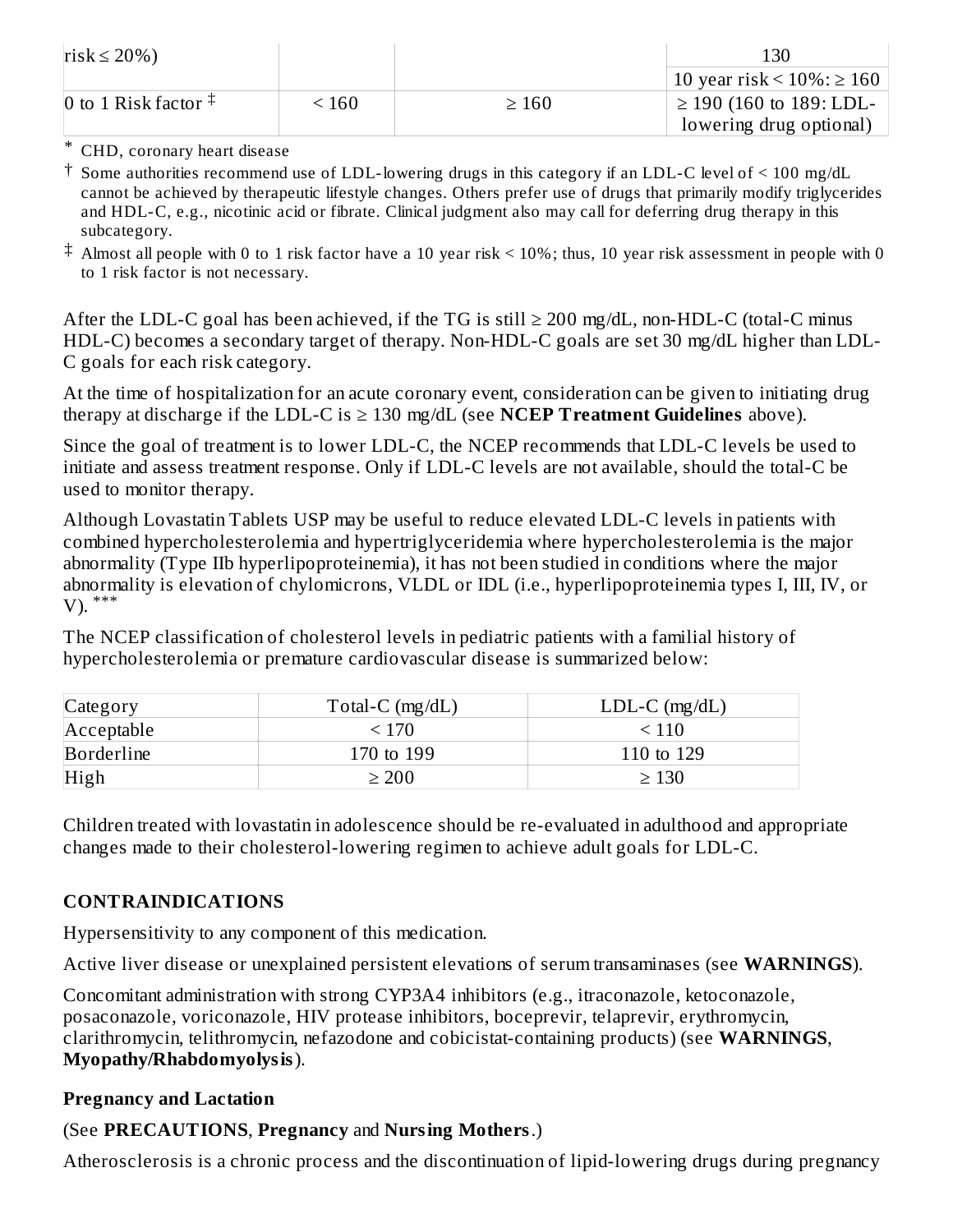should have little impact on the outcome of long-term therapy of primary hypercholesterolemia. Moreover, cholesterol and other products of the cholesterol biosynthesis pathway are essential components for fetal development, including synthesis of steroids and cell membranes. Because of the ability of inhibitors of HMG-CoA reductase such as lovastatin to decrease the synthesis of cholesterol and possibly other products of the cholesterol biosynthesis pathway, lovastatin is contraindicated during pregnancy and in nursing mothers. **Lovastatin should be administered to women of childbearing age only when such patients are highly unlikely to conceive.** If the patient becomes pregnant while taking this drug, lovastatin should be discontinued immediately and the patient should be apprised of the potential hazard to the fetus (see **PRECAUTIONS**, **Pregnancy**).

# **WARNINGS**

#### **Myopathy/Rhabdomyolysis**

Lovastatin, like other inhibitors of HMG-CoA reductase, occasionally causes myopathy manifested as muscle pain, tenderness or weakness with creatine kinase (CK) above ten times the upper limit of normal (ULN). Myopathy sometimes takes the form of rhabdomyolysis with or without acute renal failure secondary to myoglobinuria, and rare fatalities have occurred. The risk of myopathy is increased by high levels of HMG-CoA reductase inhibitory activity in plasma.

**The risk of myopathy/rhabdomyolysis is dos e related.** In a clinical study (EXCEL) in which patients were carefully monitored and some interacting drugs were excluded, there was one case of myopathy among 4933 patients randomized to lovastatin 20 to 40 mg daily for 48 weeks, and 4 among 1649 patients randomized to 80 mg daily.

There have been rare reports of immune-mediated necrotizing myopathy (IMNM), an autoimmune myopathy, associated with statin use. IMNM is characterized by: proximal muscle weakness and elevated serum creatine kinase, which persist despite discontinuation of statin treatment; muscle biopsy showing necrotizing myopathy without significant inflammation; improvement with immunosuppressive agents.

**All patients starting therapy with lovastatin, or whos e dos e of lovastatin is being increas ed, should be advis ed of the risk of myopathy and told to report promptly any unexplained mus cle pain, tenderness or weakness particularly if accompanied by malais e or fever or if mus cle signs and symptoms persist after dis continuing lovastatin. Lovastatin therapy should be dis continued immediately if myopathy is diagnos ed or suspected.** In most cases, muscle symptoms and CK increases resolved when treatment was promptly discontinued. Periodic CK determinations may be considered in patients starting therapy with lovastatin or whose dose is being increased, but there is no assurance that such monitoring will prevent myopathy.

Many of the patients who have developed rhabdomyolysis on therapy with lovastatin have had complicated medical histories, including renal insufficiency usually as a consequence of long-standing diabetes mellitus. Such patients merit closer monitoring. Lovastatin therapy should be discontinued if markedly elevated CPK levels occur or myopathy is diagnosed or suspected. Lovastatin therapy should also be temporarily withheld in any patient experiencing an acute or serious condition predisposing to the development of renal failure secondary to rhabdomyolysis, e.g., sepsis; hypotension; major surgery; trauma; severe metabolic, endocrine, or electrolyte disorders; or uncontrolled epilepsy.

#### **The risk of myopathy/rhabdomyolysis is increas ed by concomitant us e of lovastatin with the following:**

**Strong inhibitors of CYP3A4:** Lovastatin, like several other inhibitors of HMG-CoA reductase, is a substrate of cytochrome P450 3A4 (CYP3A4). Certain drugs which inhibit this metabolic pathway can raise the plasma levels of lovastatin and may increase the risk of myopathy. These include itraconazole, ketoconazole, posaconazole, voriconazole, the macrolide antibiotics erythromycin and clarithromycin, the ketolide antibiotic telithromycin, HIV protease inhibitors, boceprevir, telaprevir, the antidepressant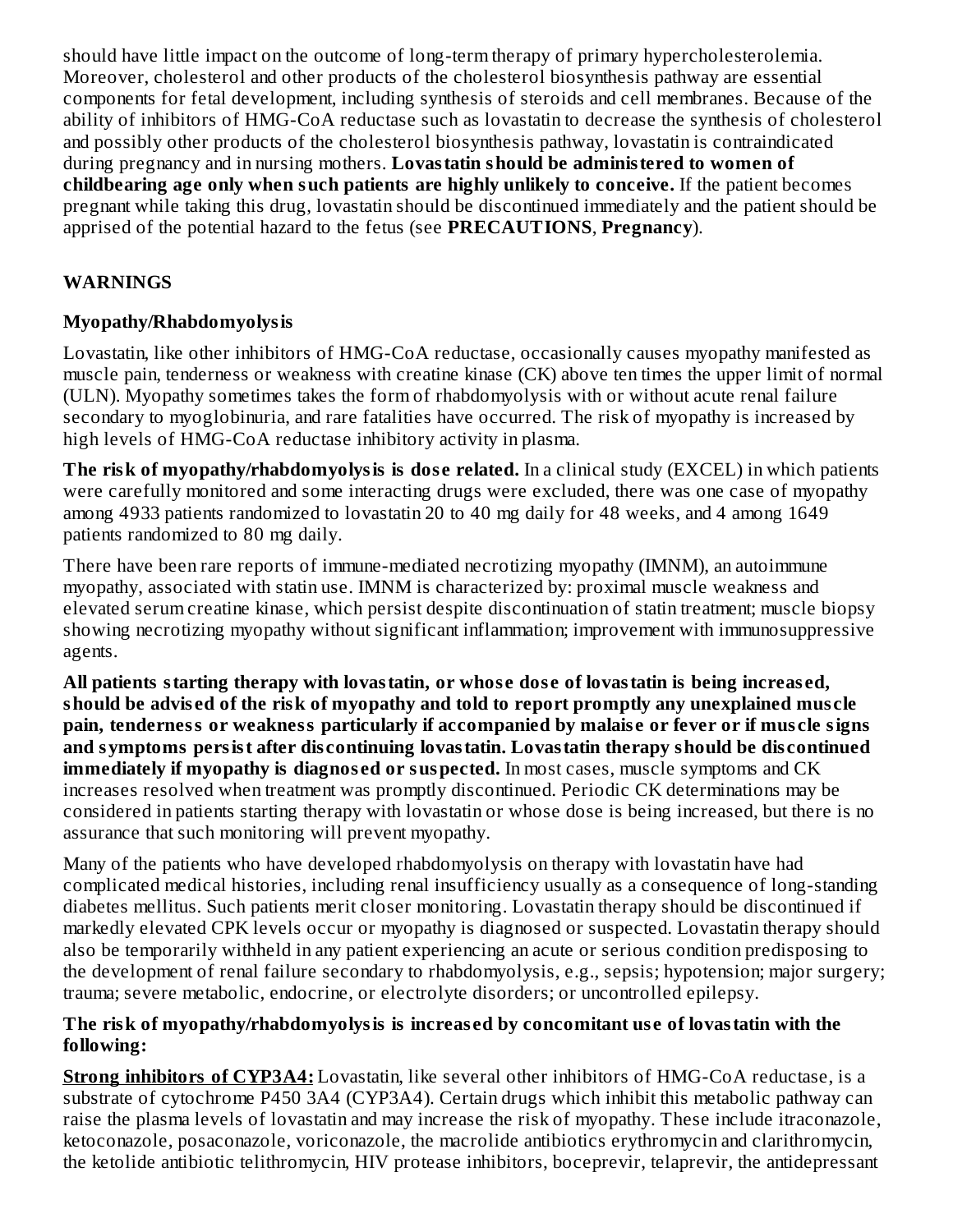nefazodone, or cobicistat-containing products. Combination of these drugs with lovastatin is contraindicated. If short-term treatment with strong CYP3A4 inhibitors is unavoidable, therapy with lovastatin should be suspended during the course of treatment (see **CONTRAINDICATIONS**; **PRECAUTIONS**, **Drug Interactions**).

#### **Gemfibrozil:The combined us e of lovastatin with gemfibrozil should be avoided.**

**Other lipid-lowering drugs (other fibrates or ≥ 1 g/day of niacin):** Caution should be used when prescribing other fibrates or lipid-lowering doses ( $\geq 1$  g/day) of niacin with lovastatin, as these agents can cause myopathy when given alone. **The benefit of further alterations in lipid levels by the combined us e of lovastatin with other fibrates or niacin should be carefully weighed against the potential risks of thes e combinations.**

**Cyclosporine:The us e of lovastatin with cyclosporine should be avoided.**

**Danazol, diltiazem, dronedarone, or verapamil with higher dos es of lovastatin: The dos e of lovastatin should not exceed 20 mg daily in patients receiving concomitant medication with danazol, diltiazem, dronedarone, or verapamil.** The benefits of the use of lovastatin in patients receiving danazol, diltiazem, dronedarone, or verapamil should be carefully weighed against the risks of these combinations.

**Amiodarone:The dos e of lovastatin should not exceed 40 mg daily in patients receiving concomitant medication with amiodarone.** The combined use of lovastatin at doses higher than 40 mg daily with amiodarone should be avoided unless the clinical benefit is likely to outweigh the increased risk of myopathy. The risk of myopathy/rhabdomyolysis is increased when amiodarone is used concomitantly with higher doses of a closely related member of the HMG-CoA reductase inhibitor class.

**Colchicine:** Cases of myopathy, including rhabdomyolysis, have been reported with lovastatin coadministered with colchicine, and caution should be exercised when prescribing lovastatin with colchicine (see **PRECAUTIONS**, **Drug Interactions**).

**Ranolazine:** The risk of myopathy, including rhabdomyolysis, may be increased by concomitant administration of ranolazine. Dose adjustment of lovastatin may be considered during coadministration with ranolazine.

Prescribing recommendations for interacting agents are summarized in **Table VII** (see also **CLINICAL PHARMACOLOGY**, **Pharmacokinetics**; **PRECAUTIONS**, **Drug Interactions**; **DOSAGE AND ADMINISTRATION**).

| Interacting Agents              | <b>Prescribing Recommendations</b> |
|---------------------------------|------------------------------------|
| Strong CYP3A4 inhibitors, e.g.: | Contraindicated with lovastatin    |
| Ketoconazole                    |                                    |
| Itraconazole                    |                                    |
| Posaconazole                    |                                    |
| Voriconazole                    |                                    |
| Erythromycin                    |                                    |
| Clarithromycin                  |                                    |
| Telithromycin                   |                                    |
| HIV protease inhibitors         |                                    |
| Boceprevir                      |                                    |
| Telaprevir                      |                                    |
| Nefazodone                      |                                    |
| Cobicistat-containing products  |                                    |

#### **Table VII: Drug Interactions Associated With Increas ed Risk of Myopathy/Rhabdomyolysis**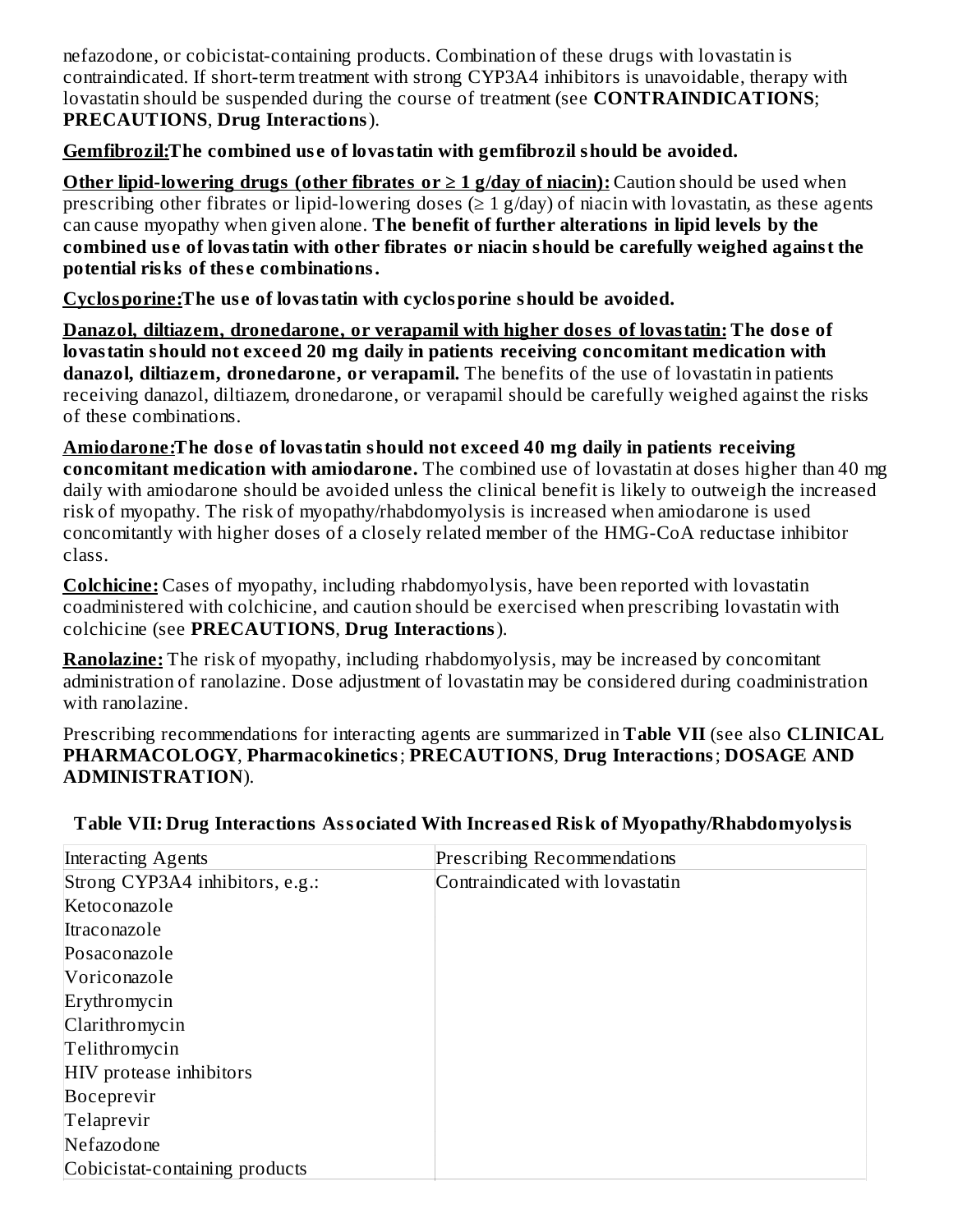| Gemfibrozil      | Avoid with lovastatin                |  |
|------------------|--------------------------------------|--|
| Cyclosporine     |                                      |  |
| Danazol          | Do not exceed 20 mg lovastatin daily |  |
| Diltiazem        |                                      |  |
| Dronedarone      |                                      |  |
| Verapamil        |                                      |  |
| Amiodarone       | Do not exceed 40 mg lovastatin daily |  |
| Grapefruit juice | Avoid grapefruit juice               |  |

# **Liver Dysfunction**

**Persistent increas es (to more than 3 times the upper limit of normal) in s erum transaminas es occurred in 1.9% of adult patients who received lovastatin for at least one year in early clinical trials (s ee ADVERSE REACTIONS).** When the drug was interrupted or discontinued in these patients, the transaminase levels usually fell slowly to pretreatment levels. The increases usually appeared 3 to 12 months after the start of therapy with lovastatin, and were not associated with jaundice or other clinical signs or symptoms. There was no evidence of hypersensitivity. In the EXCEL study (see **CLINICAL PHARMACOLOGY**, **Clinical Studies in Adults**), the incidence of persistent increases in serum transaminases over 48 weeks was 0.1% for placebo, 0.1% at 20 mg/day, 0.9% at 40 mg/day, and 1.5% at 80 mg/day in patients on lovastatin. However, in postmarketing experience with lovastatin, symptomatic liver disease has been reported rarely at all dosages (see **ADVERSE REACTIONS**).

In AFCAPS/TexCAPS, the number of participants with consecutive elevations of either alanine aminotransferase (ALT) or aspartate aminotransferase (AST) (> 3 times the upper limit of normal), over a median of 5.1 years of follow-up, was not significantly different between the lovastatin and placebo groups (18 [0.6%] vs. 11 [0.3%]). The starting dose of lovastatin was 20 mg/day; 50% of the lovastatin treated participants were titrated to 40 mg/day at Week 18. Of the 18 participants on lovastatin with consecutive elevations of either ALT or AST, 11 (0.7%) elevations occurred in participants taking 20 mg/day, while 7 (0.4%) elevations occurred in participants titrated to 40 mg/day. Elevated transaminases resulted in discontinuation of 6 (0.2%) participants from therapy in the lovastatin group (n = 3,304) and 4  $(0.1\%)$  in the placebo group (n = 3,301).

It is recommended that liver enzyme tests be obtained prior to initiating therapy with lovastatin and repeated as clinically indicated.

There have been rare postmarketing reports of fatal and non-fatal hepatic failure in patients taking statins, including lovastatin. If serious liver injury with clinical symptoms and/or hyperbilirubinemia or jaundice occurs during treatment with lovastatin, promptly interrupt therapy. If an alternate etiology is not found do not restart lovastatin.

The drug should be used with caution in patients who consume substantial quantities of alcohol and/or have a past history of liver disease. Active liver disease or unexplained transaminase elevations are contraindications to the use of lovastatin.

Moderate (less than three times the upper limit of normal) elevations of serum transaminases have been reported following therapy with lovastatin (see **ADVERSE REACTIONS**). These changes appeared soon after initiation of therapy with lovastatin, were often transient, were not accompanied by any symptoms and interruption of treatment was not required.

#### **PRECAUTIONS**

#### **General**

Lovastatin may elevate creatine phosphokinase and transaminase levels (see **WARNINGS** and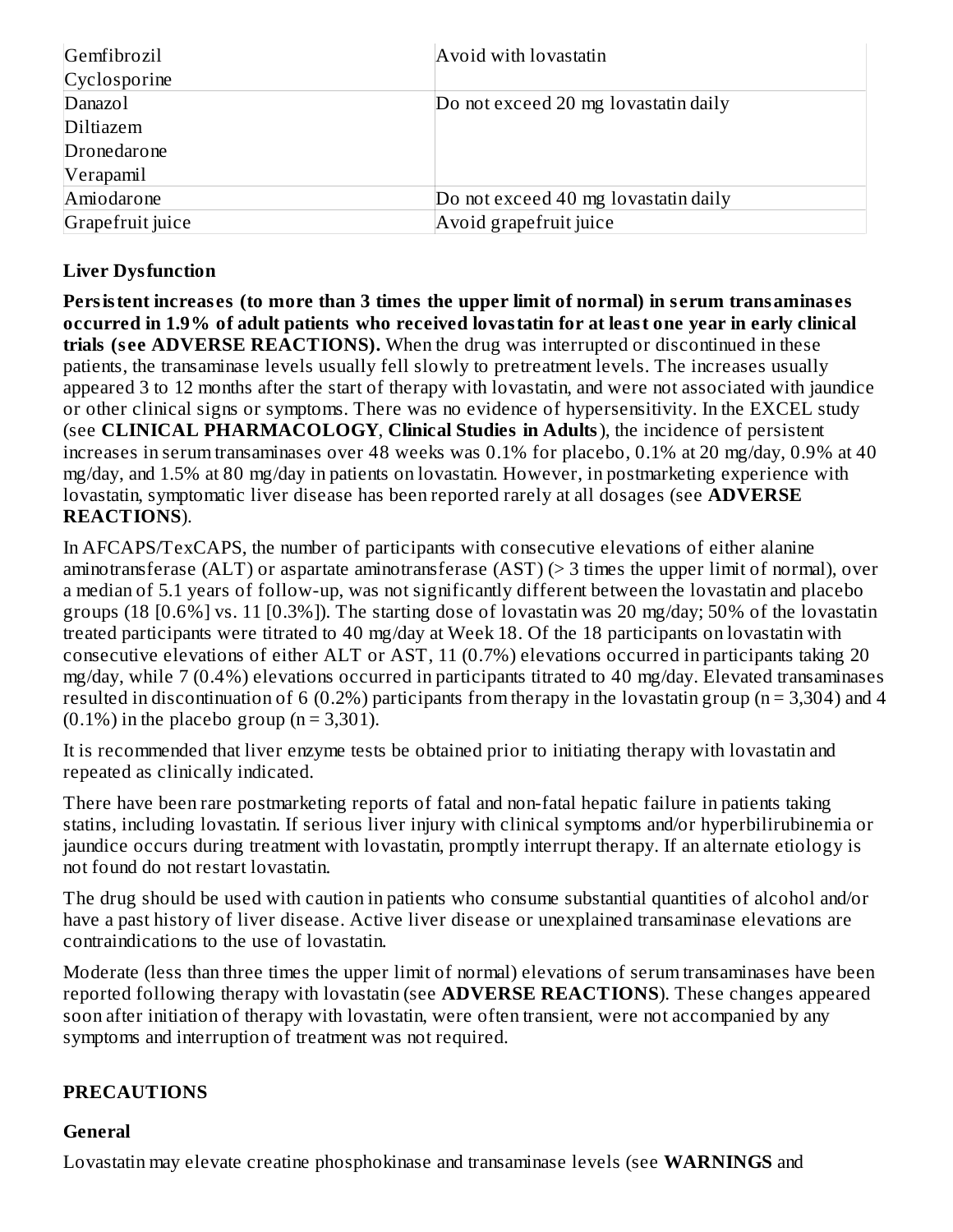**ADVERSE REACTIONS**). This should be considered in the differential diagnosis of chest pain in a patient on therapy with lovastatin.

#### Homozygous Familial Hypercholesterolemia

Lovastatin is less effective in patients with the rare homozygous familial hypercholesterolemia, possibly because these patients have no functional LDL receptors. Lovastatin appears to be more likely to raise serum transaminases (see **ADVERSE REACTIONS**) in these homozygous patients.

#### **Information for Patients**

**Patients should be advis ed about substances they should not take concomitantly with lovastatin and be advis ed to report promptly unexplained mus cle pain, tenderness, or weakness particularly if accompanied by malais e or fever or if mus cle signs and symptoms persist after dis continuing lovastatin (s ee list below and WARNINGS, Myopathy/Rhabdomyolysis). Patients should also be advis ed to inform other physicians pres cribing a new medication that they are taking lovastatin.**

It is recommended that liver enzymes be checked before starting therapy, and if signs or symptoms of liver injury occur. All patients treated with lovastatin should be advised to report promptly any symptoms that may indicate liver injury, including fatigue, anorexia, right upper abdominal discomfort, dark urine or jaundice.

#### **Drug Interactions**

#### CYP3A4 Interactions

Lovastatin is metabolized by CYP3A4 but has no CYP3A4 inhibitory activity; therefore it is not expected to affect the plasma concentrations of other drugs metabolized by CYP3A4. Strong inhibitors of CYP3A4 (e.g., itraconazole, ketoconazole, posaconazole, voriconazole, clarithromycin, telithromycin, HIV protease inhibitors, boceprevir, telaprevir, nefazodone, erythromycin, and cobicistat-containing products), and grapefruit juice increase the risk of myopathy by reducing the elimination of lovastatin (see **CONTRAINDICATIONS**, **WARNINGS**, **Myopathy/Rhabdomyolysis**, and **CLINICAL PHARMACOLOGY**, **Pharmacokinetics**).

Interactions With Lipid-Lowering Drugs That Can Cause Myopathy When Given Alone

The risk of myopathy is also increased by the following lipid-lowering drugs that are not strong CYP3A4 inhibitors, but which can cause myopathy when given alone.

# **See WARNINGS, Myopathy/Rhabdomyolysis.**

**Gemfibrozil**

**Other fibrates**

**Niacin (nicotinic acid) (≥ 1 g/day)**

Other Drug Interactions

# *Cyclosporine*

The risk of myopathy/rhabdomyolysis is increased by concomitant administration of cyclosporine (see **WARNINGS**, **Myopathy/Rhabdomyolysis**).

# *Danazol, Diltiazem, Dronedarone or Verapamil*

The risk of myopathy/rhabdomyolysis is increased by concomitant administration of danazol, diltiazem, dronedarone or verapamil particularly with higher doses of lovastatin (see **WARNINGS**, **Myopathy/Rhabdomyolysis**; **CLINICAL PHARMACOLOGY**, **Pharmacokinetics**).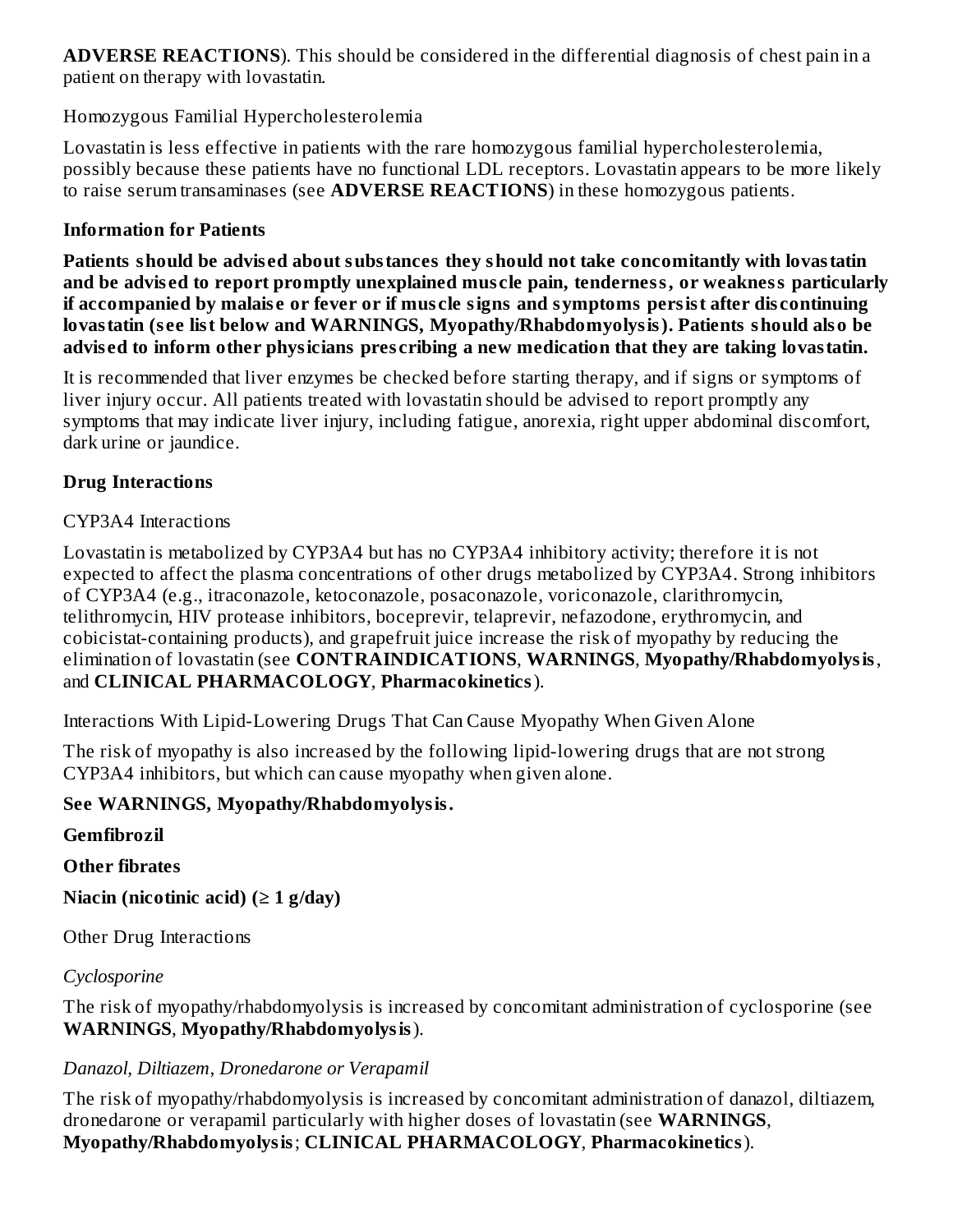#### *Amiodarone*

The risk of myopathy/rhabdomyolysis is increased when amiodarone is used concomitantly with a closely related member of the HMG-CoA reductase inhibitor class (see **WARNINGS**, **Myopathy/Rhabdomyolysis**).

#### *Coumarin Anticoagulants*

In a small clinical trial in which lovastatin was administered to warfarin treated patients, no effect on prothrombin time was detected. However, another HMG-CoA reductase inhibitor has been found to produce a less than two-second increase in prothrombin time in healthy volunteers receiving low doses of warfarin. Also, bleeding and/or increased prothrombin time have been reported in a few patients taking coumarin anticoagulants concomitantly with lovastatin. It is recommended that in patients taking anticoagulants, prothrombin time be determined before starting lovastatin and frequently enough during early therapy to insure that no significant alteration of prothrombin time occurs. Once a stable prothrombin time has been documented, prothrombin times can be monitored at the intervals usually recommended for patients on coumarin anticoagulants. If the dose of lovastatin is changed, the same procedure should be repeated. Lovastatin therapy has not been associated with bleeding or with changes in prothrombin time in patients not taking anticoagulants.

#### *Colchicine*

Cases of myopathy, including rhabdomyolysis, have been reported with lovastatin coadministered with colchicine. See **WARNINGS**, **Myopathy/Rhabdomyolysis**.

#### *Ranolazine*

The risk of myopathy, including rhabdomyolysis, may be increased by concomitant administration of ranolazine. See **WARNINGS**, **Myopathy/Rhabdomyolysis**.

# *Propranolol*

In normal volunteers, there was no clinically significant pharmacokinetic or pharmacodynamic interaction with concomitant administration of single doses of lovastatin and propranolol.

# *Digoxin*

In patients with hypercholesterolemia, concomitant administration of lovastatin and digoxin resulted in no effect on digoxin plasma concentrations.

# *Oral Hypoglycemic Agents*

In pharmacokinetic studies of lovastatin in hypercholesterolemic non-insulin dependent diabetic patients, there was no drug interaction with glipizide or with chlorpropamide (see **CLINICAL PHARMACOLOGY**, **Clinical Studies in Adults**).

# Endocrine Function

Increases in HbA1c and fasting serum glucose levels have been reported with HMG-CoA reductase inhibitors, including lovastatin.

HMG-CoA reductase inhibitors interfere with cholesterol synthesis and as such might theoretically blunt adrenal and/or gonadal steroid production. Results of clinical trials with drugs in this class have been inconsistent with regard to drug effects on basal and reserve steroid levels. However, clinical studies have shown that lovastatin does not reduce basal plasma cortisol concentration or impair adrenal reserve, and does not reduce basal plasma testosterone concentration. Another HMG-CoA reductase inhibitor has been shown to reduce the plasma testosterone response to HCG. In the same study, the mean testosterone response to HCG was slightly but not significantly reduced after treatment with lovastatin 40 mg daily for 16 weeks in 21 men. The effects of HMG-CoA reductase inhibitors on male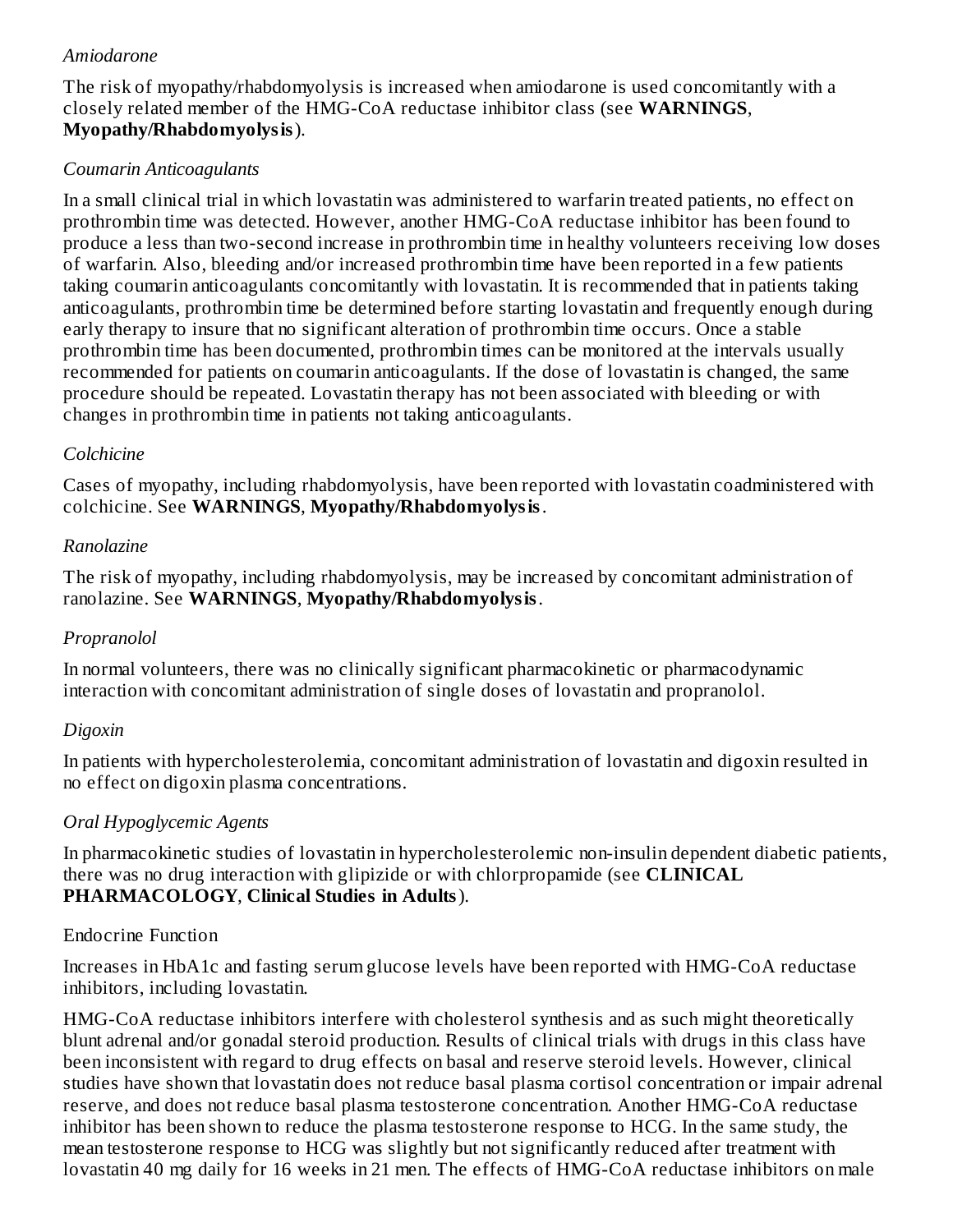fertility have not been studied in adequate numbers of male patients. The effects, if any, on the pituitarygonadal axis in pre-menopausal women are unknown. Patients treated with lovastatin who develop clinical evidence of endocrine dysfunction should be evaluated appropriately. Caution should also be exercised if an HMG-CoA reductase inhibitor or other agent used to lower cholesterol levels is administered to patients also receiving other drugs (e.g., spironolactone, cimetidine) that may decrease the levels or activity of endogenous steroid hormones.

# CNS Toxicity

Lovastatin produced optic nerve degeneration (Wallerian degeneration of retinogeniculate fibers) in clinically normal dogs in a dose-dependent fashion starting at 60 mg/kg/day, a dose that produced mean plasma drug levels about 30 times higher than the mean drug level in humans taking the highest recommended dose (as measured by total enzyme inhibitory activity). Vestibulocochlear Wallerian-like degeneration and retinal ganglion cell chromatolysis were also seen in dogs treated for 14 weeks at 180 mg/kg/day, a dose which resulted in a mean plasma drug level (C  $_{\rm max}$ ) similar to that seen with the 60 mg/kg/day dose.

CNS vascular lesions, characterized by perivascular hemorrhage and edema, mononuclear cell infiltration of perivascular spaces, perivascular fibrin deposits and necrosis of small vessels, were seen in dogs treated with lovastatin at a dose of 180 mg/kg/day, a dose which produced plasma drug levels (C  $_{\rm max}$ ) which were about 30 times higher than the mean values in humans taking 80 mg/day.

Similar optic nerve and CNS vascular lesions have been observed with other drugs of this class.

Cataracts were seen in dogs treated for 11 and 28 weeks at 180 mg/kg/day and 1 year at 60 mg/kg/day.

# **Carcinogenesis, Mutagenesis, Impairment of Fertility**

In a 21 month carcinogenic study in mice, there was a statistically significant increase in the incidence of hepatocellular carcinomas and adenomas in both males and females at 500 mg/kg/day. This dose produced a total plasma drug exposure 3 to 4 times that of humans given the highest recommended dose of lovastatin (drug exposure was measured as total HMG-CoA reductase inhibitory activity in extracted plasma). Tumor increases were not seen at 20 and 100 mg/kg/day, doses that produced drug exposures of 0.3 to 2 times that of humans at the 80 mg/day dose. A statistically significant increase in pulmonary adenomas was seen in female mice at approximately 4 times the human drug exposure. (Although mice were given 300 times the human dose [HD] on a mg/kg body weight basis, plasma levels of total inhibitory activity were only 4 times higher in mice than in humans given 80 mg of lovastatin.)

There was an increase in incidence of papilloma in the non-glandular mucosa of the stomach of mice beginning at exposures of 1 to 2 times that of humans. The glandular mucosa was not affected. The human stomach contains only glandular mucosa.

In a 24 month carcinogenicity study in rats, there was a positive dose response relationship for hepatocellular carcinogenicity in males at drug exposures between 2 to 7 times that of human exposure at 80 mg/day (doses in rats were 5, 30 and 180 mg/kg/day).

An increased incidence of thyroid neoplasms in rats appears to be a response that has been seen with other HMG-CoA reductase inhibitors.

A chemically similar drug in this class was administered to mice for 72 weeks at 25, 100, and 400 mg/kg body weight, which resulted in mean serum drug levels approximately 3, 15, and 33 times higher than the mean human serum drug concentration (as total inhibitory activity) after a 40 mg oral dose. Liver carcinomas were significantly increased in high-dose females and mid- and high-dose males, with a maximum incidence of 90 percent in males. The incidence of adenomas of the liver was significantly increased in mid- and high-dose females. Drug treatment also significantly increased the incidence of lung adenomas in mid- and high-dose males and females. Adenomas of the Harderian gland (a gland of the eye of rodents) were significantly higher in high-dose mice than in controls.

No evidence of mutagenicity was observed in a microbial mutagen test using mutant strains of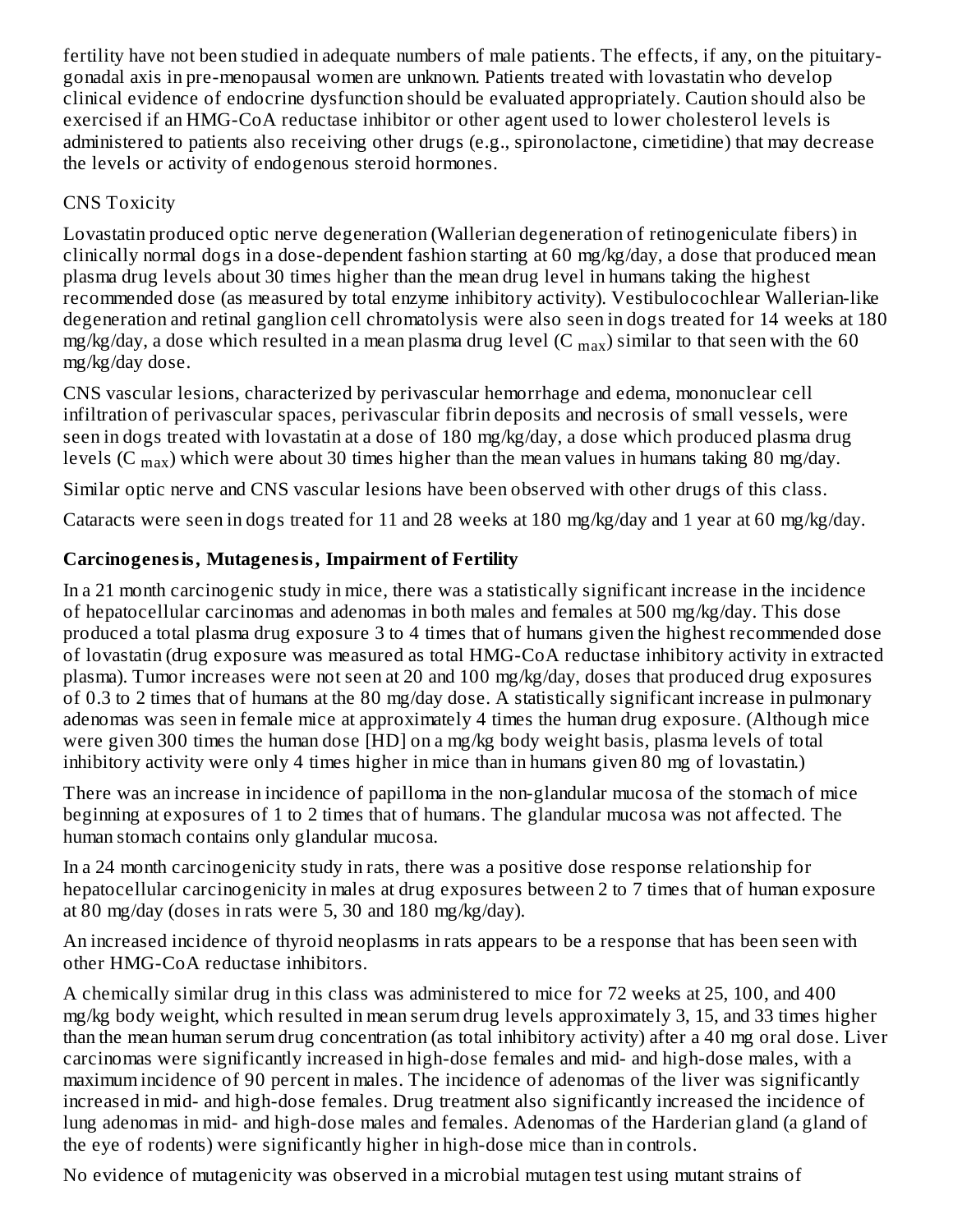*Salmonella typhimurium* with or without rat or mouse liver metabolic activation. In addition, no evidence of damage to genetic material was noted in an *in vitro* alkaline elution assay using rat or mouse hepatocytes, a V-79 mammalian cell forward mutation study, an *in vitro* chromosome aberration study in CHO cells, or an *in vivo* chromosomal aberration assay in mouse bone marrow.

Drug-related testicular atrophy, decreased spermatogenesis, spermatocytic degeneration and giant cell formation were seen in dogs starting at 20 mg/kg/day. Similar findings were seen with another drug in this class. No drug-related effects on fertility were found in studies with lovastatin in rats. However, in studies with a similar drug in this class, there was decreased fertility in male rats treated for 34 weeks at 25 mg/kg body weight, although this effect was not observed in a subsequent fertility study when this same dose was administered for 11 weeks (the entire cycle of spermatogenesis, including epididymal maturation). In rats treated with this same reductase inhibitor at 180 mg/kg/day, seminiferous tubule degeneration (necrosis and loss of spermatogenic epithelium) was observed. No microscopic changes were observed in the testes from rats of either study. The clinical significance of these findings is unclear.

# **Pregnancy**

Teratogenic Effects

*Pregnancy Category X*

# See **CONTRAINDICATIONS**.

Safety in pregnant women has not been established.

Lovastatin has been shown to produce skeletal malformations in offspring of pregnant mice and rats dosed during gestation at 80 mg/kg/day (affected mouse fetuses/total: 8/307 compared to 4/289 in the control group; affected rat fetuses/total: 6/324 compared to 2/308 in the control group). Female rats dosed before mating through gestation at 80 mg/kg/day also had fetuses with skeletal malformations (affected fetuses/total: 1/152 compared to 0/171 in the control group). The 80 mg/kg/day dose in mice is 7 times the human dose based on body surface area and in rats results in 5 times the human exposure based on AUC. In pregnant rats given doses of 2, 20, or 200 mg/kg/day and treated through lactation, the following effects were observed: neonatal mortality (4.1%, 3.5%, and 46%, respectively, compared to 0.6% in the control group), decreased pup body weights throughout lactation (up to 5%, 8%, and 38%, respectively, below control), supernumerary ribs in dead pups (affected fetuses/total: 0/7, 1/17, and 11/79, respectively, compared to 0/5 in the control group), delays in ossification in dead pups (affected fetuses/total: 0/7, 0/17, and 1/79, respectively, compared to 0/5 in the control group) and delays in pup development (delays in the appearance of an auditory startle response at 200 mg/kg/day and free-fall righting reflexes at 20 and 200 mg/kg/day).

Direct dosing of neonatal rats by subcutaneous injection with 10 mg/kg/day of the open hydroxyacid form of lovastatin resulted in delayed passive avoidance learning in female rats (mean of 8.3 trials to criterion, compared to 7.3 and 6.4 in untreated and vehicle-treated controls; no effects on retention 1 week later) at exposures 4 times the human systemic exposure at 80 mg/day based on AUC. No effect was seen in male rats. No evidence of malformations was observed when pregnant rabbits were given 5 mg/kg/day (doses equivalent to a human dose of 80 mg/day based on body surface area) or a maternally toxic dose of 15 mg/kg/day (3 times the human dose of 80 mg/day based on body surface area).

Rare clinical reports of congenital anomalies following intrauterine exposure to HMG-CoA reductase inhibitors have been received. However, in an analysis  $^{\overline{3}}$  of greater than 200 prospectively followed pregnancies exposed during the first trimester to lovastatin or another closely related HMG-CoA reductase inhibitor, the incidence of congenital anomalies was comparable to that seen in the general population. This number of pregnancies was sufficient to exclude a 3 fold or greater increase in congenital anomalies over the background incidence.

Maternal treatment with lovastatin may reduce the fetal levels of mevalonate, which is a precursor of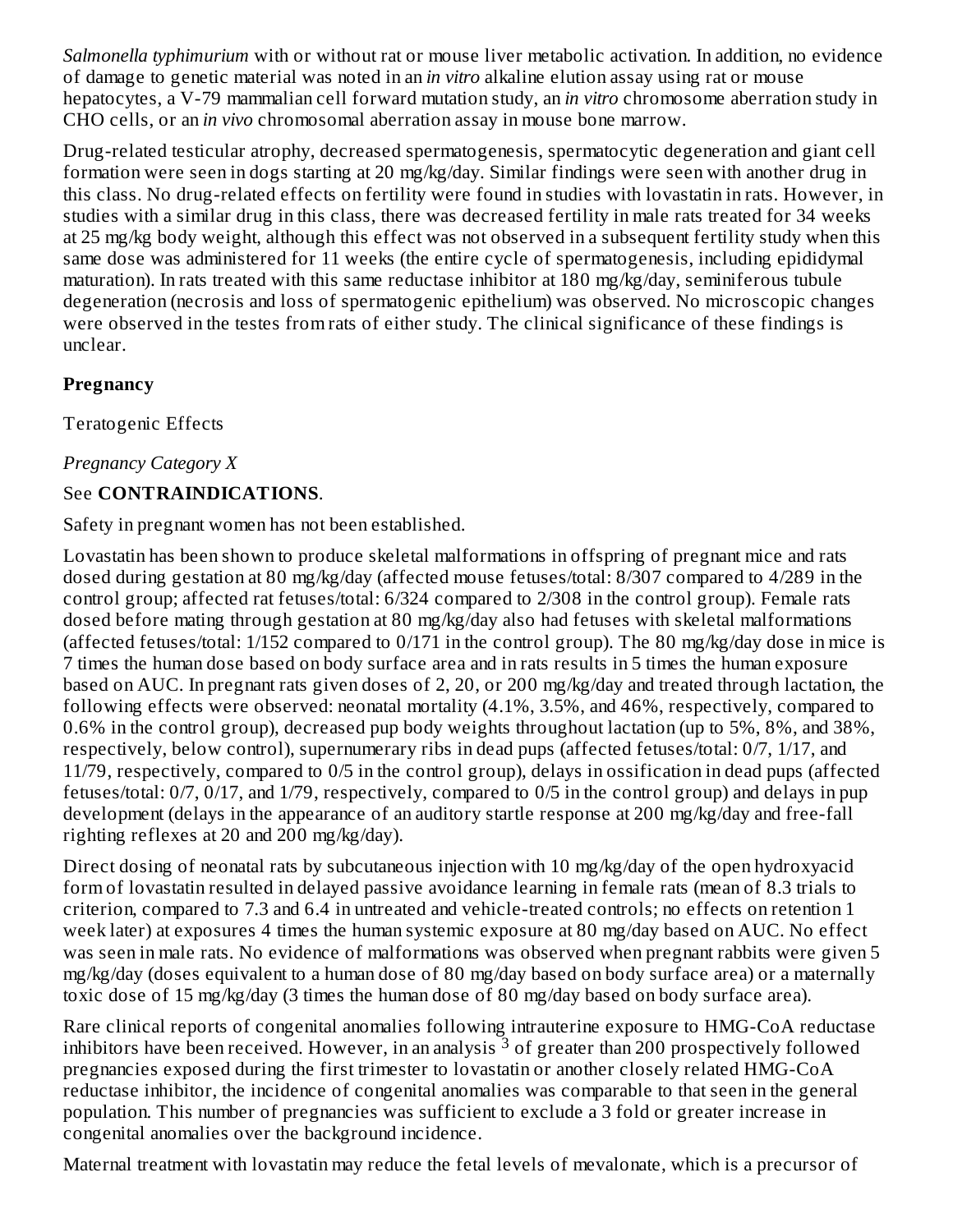cholesterol biosynthesis. Atherosclerosis is a chronic process, and ordinarily discontinuation of lipidlowering drugs during pregnancy should have little impact on the long-term risk associated with primary hypercholesterolemia. For these reasons, lovastatin should not be used in women who are pregnant, or can become pregnant (see **CONTRAINDICATIONS**). Lovastatin should be administered to women of child-bearing potential only when such patients are highly unlikely to conceive and have been informed of the potential hazards. Treatment should be immediately discontinued as soon as pregnancy is recognized.

 $3$  Manson, J.M., Freyssinges, C., Ducrocq, M.B., Stephenson, W.P., Postmarketing Surveillance of Lovastatin and Simvastatin Exposure During Pregnancy. *Reproductive Toxicology*. 10(6):439-446. 1996.

#### **Nursing Mothers**

It is not known whether lovastatin is excreted in human milk. Because a small amount of another drug in this class is excreted in human breast milk and because of the potential for serious adverse reactions in nursing infants, women taking lovastatin should not nurse their infants (see **CONTRAINDICATIONS**).

# **Pediatric Us e**

Safety and effectiveness in patients 10 to 17 years of age with heFH have been evaluated in controlled clinical trials of 48 weeks duration in adolescent boys and controlled clinical trials of 24 weeks duration in girls who were at least 1 year post-menarche. Patients treated with lovastatin had an adverse experience profile generally similar to that of patients treated with placebo. **Dos es greater than 40 mg have not been studied in this population.** In these limited controlled studies, there was no detectable effect on growth or sexual maturation in the adolescent boys or on menstrual cycle length in girls. See **CLINICAL PHARMACOLOGY**, **Clinical Studies in Adoles cent Patients**; **ADVERSE REACTIONS**, **Adoles cent Patients (Ages 10 to 17 Years)**; and **DOSAGE AND ADMINISTRATION**, **Adoles cent Patients (10 to 17 Years of Age) with Heterozygous Familial Hypercholesterolemia**. Adolescent females should be counseled on appropriate contraceptive methods while on lovastatin therapy (see **CONTRAINDICATIONS** and **PRECAUTIONS**, **Pregnancy**). **Lovastatin has not been studied in pre-pubertal patients or patients younger than 10 years of age.**

# **Geriatric Us e**

A pharmacokinetic study with lovastatin showed the mean plasma level of HMG-CoA reductase inhibitory activity to be approximately 45% higher in elderly patients between 70 to 78 years of age compared with patients between 18 to 30 years of age; however, clinical study experience in the elderly indicates that dosage adjustment based on this age-related pharmacokinetic difference is not needed. In the two large clinical studies conducted with lovastatin (EXCEL and AFCAPS/TexCAPS), 21% (3094/14850) of patients were  $\geq 65$  years of age. Lipid-lowering efficacy with lovastatin was at least as great in elderly patients compared with younger patients, and there were no overall differences in safety over the 20 to 80 mg/day dosage range (see **CLINICAL PHARMACOLOGY**). Because advanced age (≥65 years) is a predisposing factor for myopathy, including rhabdomyolysis, lovastatin should be prescribed with caution in the elderly.

# **ADVERSE REACTIONS**

# **Phas e III Clinical Studies**

In Phase III controlled clinical studies involving 613 patients treated with lovastatin, the adverse experience profile was similar to that shown below for the 8,245 patient EXCEL study (see **Expanded Clinical Evaluation of Lovastatin [EXCEL] Study**).

Persistent increases of serum transaminases have been noted (see **WARNINGS, Liver Dysfunction**). About 11% of patients had elevations of CK levels of at least twice the normal value on one or more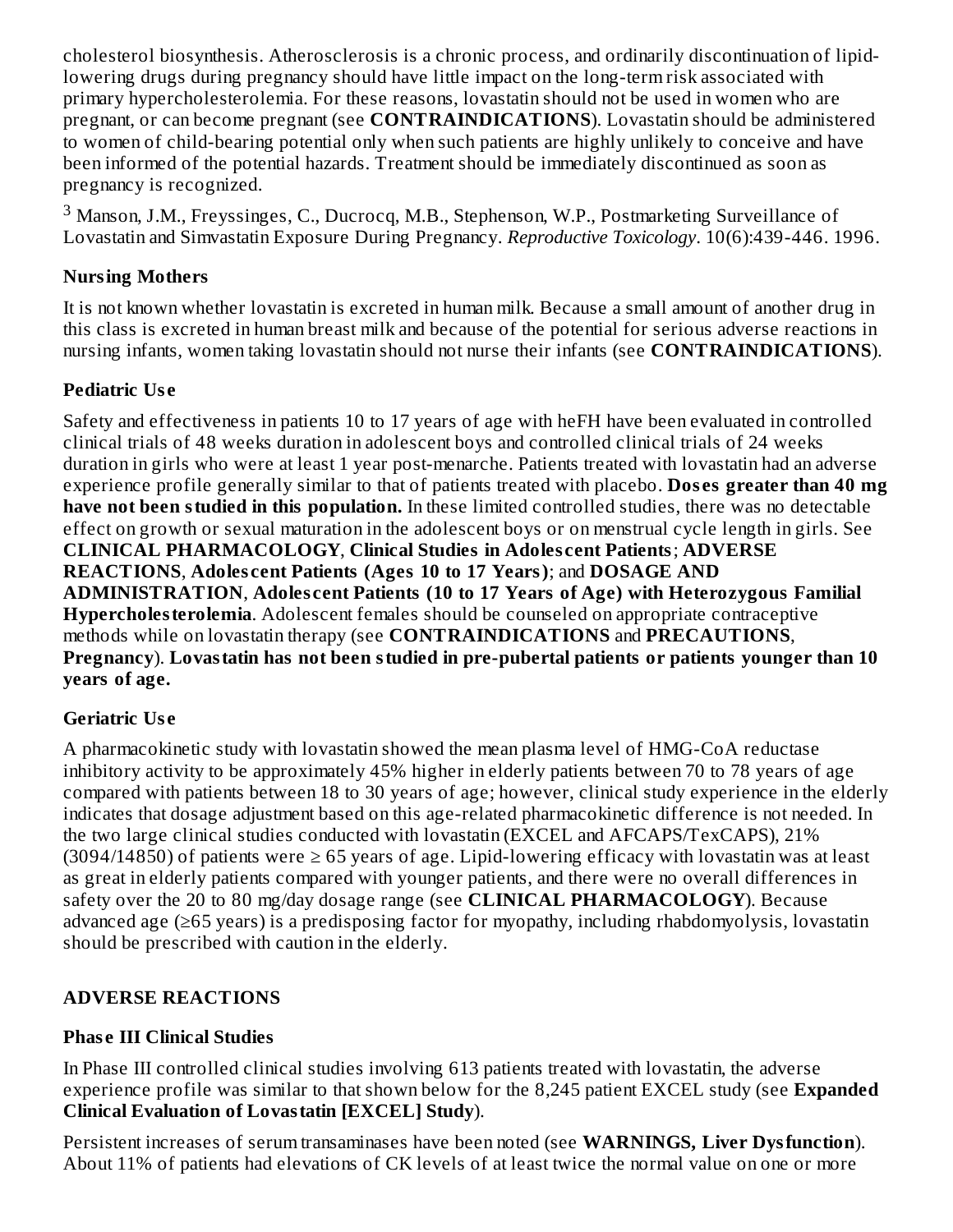occasions. The corresponding values for the control agent cholestyramine were 9 percent. This was attributable to the noncardiac fraction of CK. Large increases in CK have sometimes been reported (see **WARNINGS**, **Myopathy/Rhabdomyolysis**).

# **Expanded Clinical Evaluation of Lovastatin (EXCEL) Study**

Lovastatin was compared to placebo in 8,245 patients with hypercholesterolemia (total-C 240 to 300 mg/dL [6.2 to 7.8 mmol/L]) in the randomized, double-blind, parallel, 48 week EXCEL study. Clinical adverse experiences reported as possibly, probably or definitely drug-related in  $\geq 1\%$  in any treatment group are shown in the table below. For no event was the incidence on drug and placebo statistically different.

|                       | Placebo $(N =$ | Lovastatin 20  | Lovastatin 40  | Lovastatin 20 mg                             | Lovastatin   |
|-----------------------|----------------|----------------|----------------|----------------------------------------------|--------------|
|                       | 1663) %        | mg q.p.m.      | mg q.p.m.      | b.i.d. (N = 1646) % $ 40 \text{ mg b.i.d.} $ |              |
|                       |                | $(N = 1642)$ % | $(N = 1645)$ % |                                              | $(N = 1649)$ |
|                       |                |                |                |                                              | $\%$         |
| Body As a Whole       |                |                |                |                                              |              |
| Asthenia              | 1.4            | 1.7            | 1.4            | 1.5                                          | 1.2          |
| Gastrointestinal      |                |                |                |                                              |              |
| Abdominal pain        | 1.6            | 2.0            | 2.0            | 2.2                                          | 2.5          |
| Constipation          | 1.9            | 2.0            | 3.2            | 3.2                                          | 3.5          |
| Diarrhea              | 2.3            | 2.6            | 2.4            | 2.2                                          | 2.6          |
| Dyspepsia             | 1.9            | 1.3            | 1.3            | 1.0                                          | 1.6          |
| Flatulence            | 4.2            | 3.7            | 4.3            | 3.9                                          | 4.5          |
| Nausea                | 2.5            | 1.9            | 2.5            | 2.2                                          | 2.2          |
| Musculoskeletal       |                |                |                |                                              |              |
| Muscle cramps         | 0.5            | 0.6            | 0.8            | 1.1                                          | 1.0          |
| Myalgia               | 1.7            | 2.6            | 1.8            | 2.2                                          | 3.0          |
| Nervous               |                |                |                |                                              |              |
| System/Psychiatric    |                |                |                |                                              |              |
| <b>Dizziness</b>      | 0.7            | 0.7            | 1.2            | 0.5                                          | 0.5          |
| Headache              | 2.7            | 2.6            | 2.8            | 2.1                                          | 3.2          |
| Skin                  |                |                |                |                                              |              |
| Rash                  | 0.7            | 0.8            | 1.0            | 1.2                                          | 1.3          |
| <b>Special Senses</b> |                |                |                |                                              |              |
| <b>Blurred</b> vision | $0.8\,$        | 1.1            | 0.9            | 0.9                                          | 1.2          |

Other clinical adverse experiences reported as possibly, probably or definitely drug-related in 0.5 to 1.0 percent of patients in any drug-treated group are listed below. In all these cases the incidence on drug and placebo was not statistically different. *Body as a Whole:* chest pain; *Gastrointestinal:* acid regurgitation, dry mouth, vomiting; *Musculoskeletal:* leg pain, shoulder pain, arthralgia; *Nervous System/Psychiatric:* insomnia, paresthesia; *Skin:* alopecia, pruritus; *Special Senses:* eye irritation.

In the EXCEL study (see **CLINICAL PHARMACOLOGY**, **Clinical Studies in Adults**), 4.6% of the patients treated up to 48 weeks were discontinued due to clinical or laboratory adverse experiences which were rated by the investigator as possibly, probably or definitely related to therapy with lovastatin. The value for the placebo group was 2.5%.

# **Air Force/Texas Coronary Atheros clerosis Prevention Study (AFCAPS/TexCAPS)**

In AFCAPS/TexCAPS (see **CLINICAL PHARMACOLOGY**, **Clinical Studies in Adults**) involving 6,605 participants treated with 20 to 40 mg/day of lovastatin ( $n = 3,304$ ) or placebo ( $n = 3,301$ ), the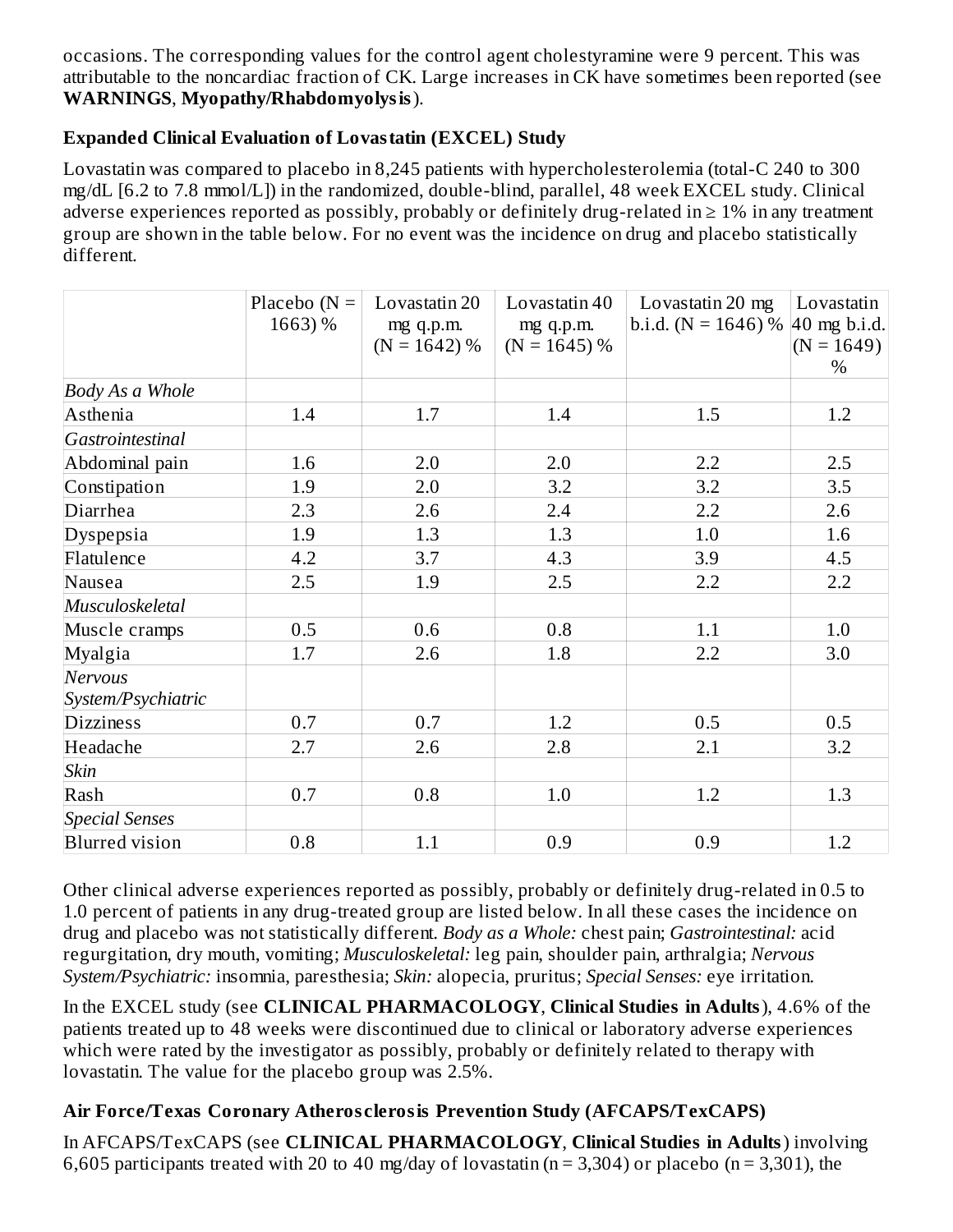safety and tolerability profile of the group treated with lovastatin was comparable to that of the group treated with placebo during a median of 5.1 years of follow-up. The adverse experiences reported in AFCAPS/TexCAPS were similar to those reported in EXCEL (see **ADVERSE REACTIONS**, **Expanded Clinical Evaluation of Lovastatin (EXCEL) Study**).

# Concomitant Therapy

In controlled clinical studies in which lovastatin was administered concomitantly with cholestyramine, no adverse reactions peculiar to this concomitant treatment were observed. The adverse reactions that occurred were limited to those reported previously with lovastatin or cholestyramine. Other lipidlowering agents were not administered concomitantly with lovastatin during controlled clinical studies. Preliminary data suggests that the addition of gemfibrozil to therapy with lovastatin is not associated with greater reduction in LDL-C than that achieved with lovastatin alone. In uncontrolled clinical studies, most of the patients who have developed myopathy were receiving concomitant therapy with cyclosporine, gemfibrozil or niacin (nicotinic acid). The combined use of lovastatin with cyclosporine or gemfibrozil should be avoided. Caution should be used when prescribing other fibrates or lipidlowering doses (≥ 1 g/day) of niacin with lovastatin (see **WARNINGS**, **Myopathy/Rhabdomyolysis**).

The following effects have been reported with drugs in this class. Not all the effects listed below have necessarily been associated with lovastatin therapy.

*Skeletal:* muscle cramps, myalgia, myopathy, rhabdomyolysis, arthralgias.

There have been rare reports of immune-mediated necrotizing myopathy associated with statin use (see **WARNINGS, Myopathy/Rhabdomyolysis**).

*Neurological:* dysfunction of certain cranial nerves (including alteration of taste, impairment of extraocular movement, facial paresis), tremor, dizziness, vertigo, paresthesia, peripheral neuropathy, peripheral nerve palsy, psychic disturbances, anxiety, insomnia, depression.

There have been rare postmarketing reports of cognitive impairment (e.g., memory loss, forgetfulness, amnesia, memory impairment, confusion) associated with statin use. These cognitive issues have been reported for all statins. The reports are generally nonserious, and reversible upon statin discontinuation, with variable times to symptom onset (1 day to years) and symptom resolution (median of 3 weeks).

*Hypersensitivity Reactions:* An apparent hypersensitivity syndrome has been reported rarely which has included one or more of the following features: anaphylaxis, angioedema, lupus erythematous-like syndrome, polymyalgia rheumatica, dermatomyositis, vasculitis, purpura, thrombocytopenia, leukopenia, hemolytic anemia, positive ANA, ESR increase, eosinophilia, arthritis, arthralgia, urticaria, asthenia, photosensitivity, fever, chills, flushing, malaise, dyspnea, toxic epidermal necrolysis, erythema multiforme, including Stevens-Johnson syndrome.

*Gastrointestinal:* pancreatitis, hepatitis, including chronic active hepatitis, cholestatic jaundice, fatty change in liver; and rarely, cirrhosis, fulminant hepatic necrosis, and hepatoma; anorexia, vomiting, fatal and non-fatal hepatic failure.

*Skin:* alopecia, pruritus. A variety of skin changes (e.g., nodules, discoloration, dryness of skin/mucous membranes, changes to hair/nails) have been reported.

*Reproductive:* gynecomastia, loss of libido, erectile dysfunction.

*Eye:* progression of cataracts (lens opacities), ophthalmoplegia.

*Laboratory Abnormalities:* elevated transaminases, alkaline phosphatase, γ-glutamyl transpeptidase, and bilirubin; thyroid function abnormalities.

# **Adoles cent Patients (Ages 10 to 17 Years)**

In a 48 week controlled study in adolescent boys with heFH ( $n = 132$ ) and a 24 week controlled study in girls who were at least 1 year post-menarche with heFH ( $n = 54$ ), the safety and tolerability profile of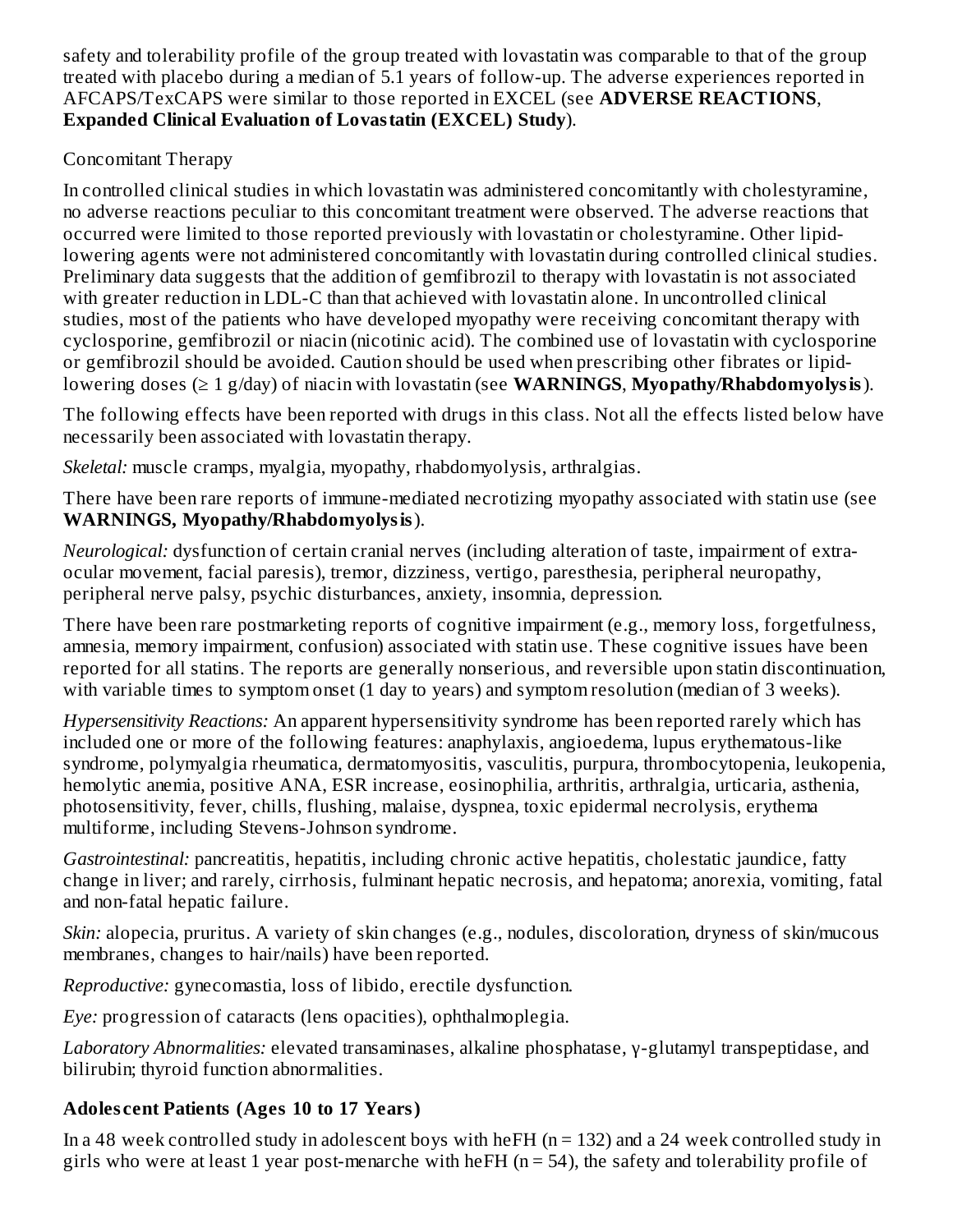the groups treated with lovastatin (10 to 40 mg daily) was generally similar to that of the groups treated with placebo (see **CLINICAL PHARMACOLOGY**, **Clinical Studies in Adoles cent Patients** and **PRECAUTIONS**, **Pediatric Us e**).

# **OVERDOSAGE**

After oral administration of lovastatin to mice, the median lethal dose observed was > 15 g/m  $^2$ .

Five healthy human volunteers have received up to 200 mg of lovastatin as a single dose without clinically significant adverse experiences. A few cases of accidental overdosage have been reported; no patients had any specific symptoms, and all patients recovered without sequelae. The maximum dose taken was 5 to 6 g.

Until further experience is obtained, no specific treatment of overdosage with lovastatin can be recommended.

The dialyzability of lovastatin and its metabolites in man is not known at present.

# **DOSAGE AND ADMINISTRATION**

The patient should be placed on a standard cholesterol-lowering diet before receiving lovastatin tablets and should continue on this diet during treatment with lovastatin tablets (see **NCEP Treatment Guidelines** for details on dietary therapy). Lovastatin tablets should be given with meals.

# **Adult Patients**

The usual recommended starting dose is 20 mg once a day given with the evening meal. The recommended dosing range of lovastatin is 10 to 80 mg/day in single or two divided doses; the maximum recommended dose is 80 mg/day. Doses should be individualized according to the recommended goal of therapy (see **NCEP Treatment Guidelines** and **CLINICAL PHARMACOLOGY**). Patients requiring reductions in LDL-C of 20% or more to achieve their goal (see **INDICATIONS AND USAGE**) should be started on 20 mg/day of lovastatin tablets. A starting dose of 10 mg of lovastatin may be considered for patients requiring smaller reductions. Adjustments should be made at intervals of 4 weeks or more.

Cholesterol levels should be monitored periodically and consideration should be given to reducing the dosage of lovastatin tablets if cholesterol levels fall significantly below the targeted range.

Dosage in Patients Taking Danazol, Diltiazem, Dronedarone or Verapamil

In patients taking danazol, diltiazem, dronedarone or verapamil concomitantly with lovastatin, therapy should begin with 10 mg of lovastatin and should not exceed 20 mg/day (see **CLINICAL PHARMACOLOGY**, **Pharmacokinetics**, **WARNINGS**, **Myopathy/Rhabdomyolysis**, **PRECAUTIONS**, **Drug Interactions**, *Other Drug Interactions*).

Dosage in Patients Taking Amiodarone

In patients taking amiodarone concomitantly with lovastatin tablets, the dose should not exceed 40 mg/day (see **WARNINGS**, **Myopathy/Rhabdomyolysis** and **PRECAUTIONS**, **Drug Interactions**, *Other Drug Interactions*).

# **Adoles cent Patients (10 to 17 Years of Age) With Heterozygous Familial Hypercholesterolemia**

The recommended dosing range of lovastatin is 10 to 40 mg/day; the maximum recommended dose is 40 mg/day. Doses should be individualized according to the recommended goal of therapy (see NCEP Pediatric Panel Guidelines <sup>4</sup>, CLINICAL PHARMACOLOGY, and **INDICATIONS** AND USAGE). Patients requiring reductions in LDL-C of 20% or more to achieve their goal should be started on 20 mg/day of lovastatin tablets. A starting dose of 10 mg of lovastatin may be considered for patients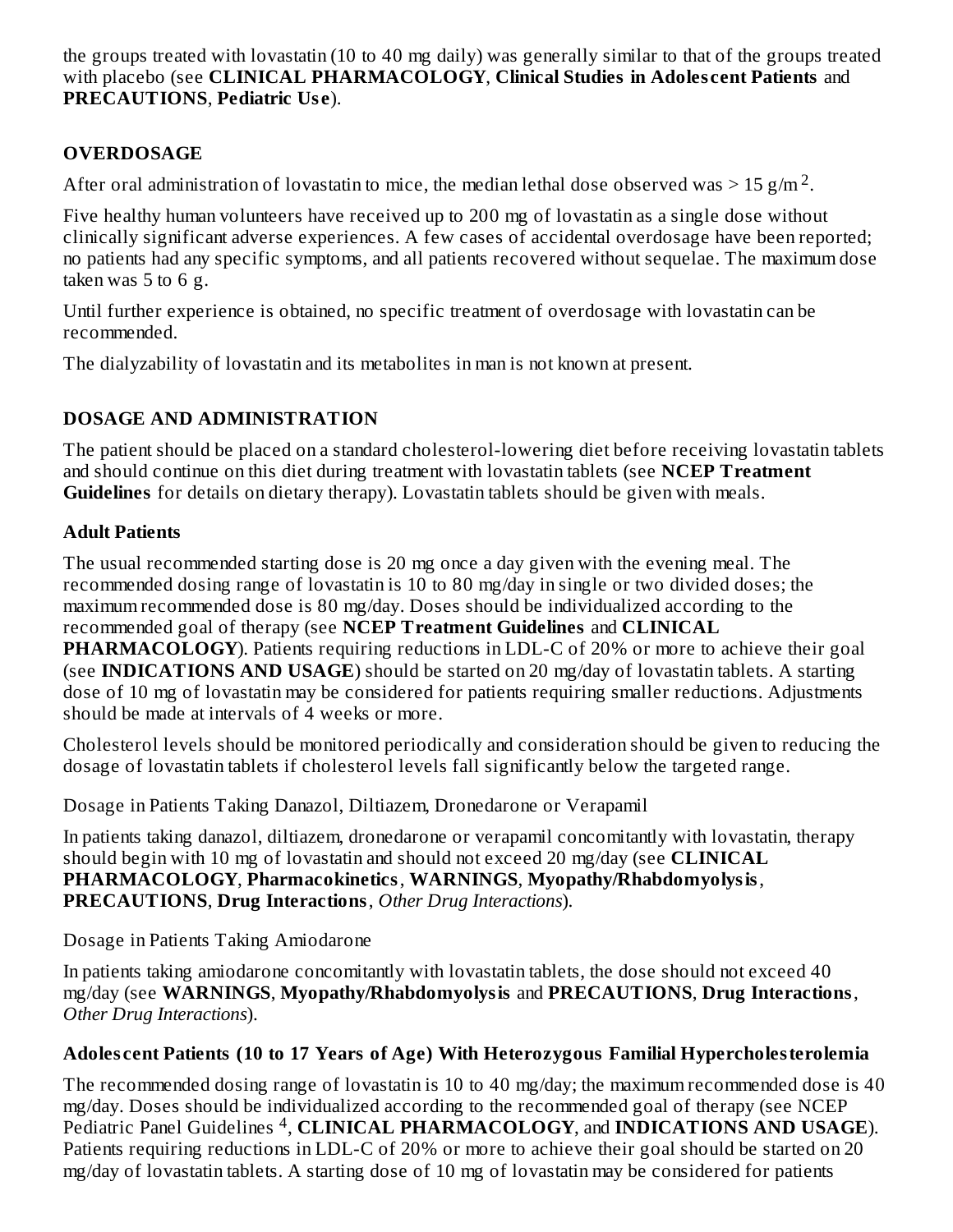requiring smaller reductions. Adjustments should be made at intervals of 4 weeks or more.

<sup>4</sup> National Cholesterol Education Program (NCEP): Highlights of the Report of the Expert Panel on Blood Cholesterol Levels in Children and Adolescents. *Pediatrics*. 89(3):495-501. 1992.

Concomitant Lipid-Lowering Therapy

Lovastatin tablets are effective alone or when used concomitantly with bile-acid sequestrants (see **WARNINGS**, **Myopathy/Rhabdomyolysis** and **PRECAUTIONS**, **Drug Interactions**).

Dosage in Patients With Renal Insufficiency

In patients with severe renal insufficiency (creatinine clearance < 30 mL/min), dosage increases above 20 mg/day should be carefully considered and, if deemed necessary, implemented cautiously (see **CLINICAL PHARMACOLOGY** and **WARNINGS**, **Myopathy/Rhabdomyolysis**).

# **HOW SUPPLIED**

Lovastatin Tablets USP, 10 mg are available as light peach, unscored, round, flat beveled tablets debossed "926" on one side and "TEVA" on the other side. Packaged in bottles of 60 (NDC 51407- 251-60) 90 (NDC 51407-251-90) and 1000 (NDC 51407-251-10).

Lovastatin Tablets USP, 20 mg are available as light blue, unscored, round, flat beveled tablets, debossed "576" on one side and "TEVA" on the other side. Packaged in bottles of 60 (NDC 51407- 252-60) 90 (NDC 51407-252-90) and 1000 (NDC 51407-252-10).

Lovastatin Tablets USP, 40 mg are available as light green, unscored, round, flat beveled tablets, debossed "928" on one side and "TEVA" on the other side. Packaged in bottles of 60 (NDC 51407- 253-60) 90 (NDC 51407-253-90) and 1000 (NDC 51407-253-10).

Store at 20° to 25°C (68° to 77°F) [See USP Controlled Room Temperature]. Lovastatin Tablets USP must be protected from light.

Dispense in a tight, light-resistant container as defined in the USP, with a child-resistant closure (as required).

KEEP THIS AND ALL MEDICATIONS OUT OF THE REACH OF CHILDREN.

Manufactured In Croatia By:

#### **PLIVA HRVATSKA d.o.o.**

Zagreb, Croatia

Manufactured For:

# **TEVA PHARMACEUTICALS USA, INC.**

North Wales, PA 19454

Marketed/Packaged by:

**GSMS, Inc.**

Camarillo, CA 93012 USA

Rev. S 12/2015

#### **Repackaging Information**

Please reference the *How Supplied* section listed above for a description of individual tablets. This drug product has been received by Aphena Pharma - TN in a manufacturer or distributor packaged configuration and repackaged in full compliance with all applicable cGMP regulations. The package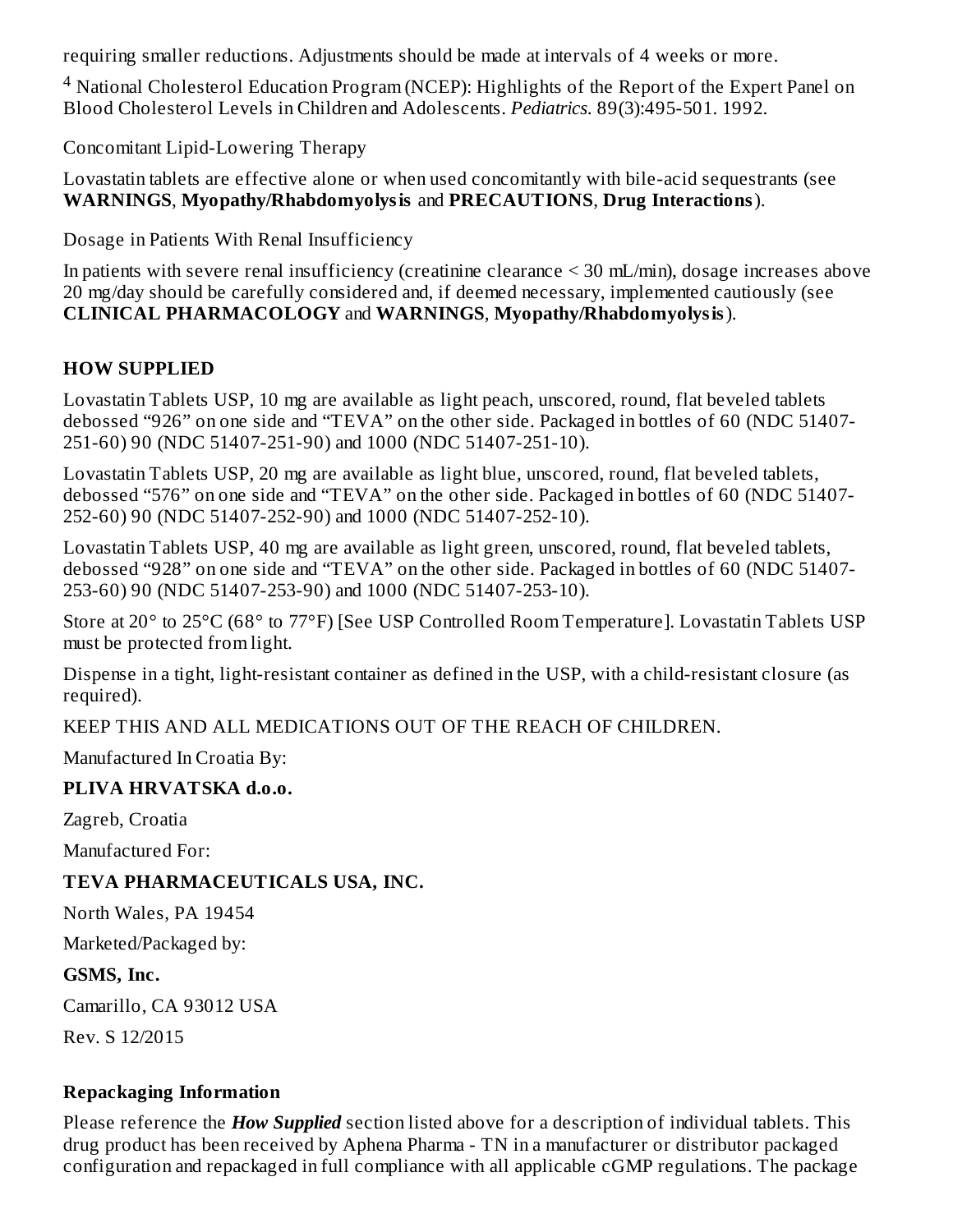configurations available from Aphena are listed below:

| Count | 40 mg        |
|-------|--------------|
| 45    | 71610-396-45 |

Store between 20°-25°C (68°-77°F). See USP Controlled Room Temperature. Dispense in a tight lightresistant container as defined by USP. Keep this and all drugs out of the reach of children. Repackaged by:



Cookeville, TN 38506

20200306JH

#### **PRINCIPAL DISPLAY PANEL - 40 mg**

NDC 71610-396 - Lovastatin, USP 40 mg Tablets - Rx Only



| <b>LOVASTATIN</b>                                            |                         |                    |                          |                                |
|--------------------------------------------------------------|-------------------------|--------------------|--------------------------|--------------------------------|
| Hovastatin tablet                                            |                         |                    |                          |                                |
|                                                              |                         |                    |                          |                                |
| <b>Product Information</b>                                   |                         |                    |                          |                                |
| <b>Product Type</b>                                          | HUMAN PRESCRIPTION DRUG | Item Code (Source) |                          | NDC:716 10-396 (NDC:51407-253) |
| <b>Route of Administration</b>                               | ORAL                    |                    |                          |                                |
|                                                              |                         |                    |                          |                                |
| <b>Active Ingredient/Active Moiety</b>                       |                         |                    |                          |                                |
|                                                              | <b>Ingredient Name</b>  |                    | <b>Basis of Strength</b> | Strength                       |
| LOVASTATIN (UNII: 9LHU78OQFD) (LOVASTATIN - UNII:9LHU78OQFD) |                         |                    | <b>LOVASTATIN</b>        | $40$ mg                        |
|                                                              |                         |                    |                          |                                |
|                                                              |                         |                    |                          |                                |